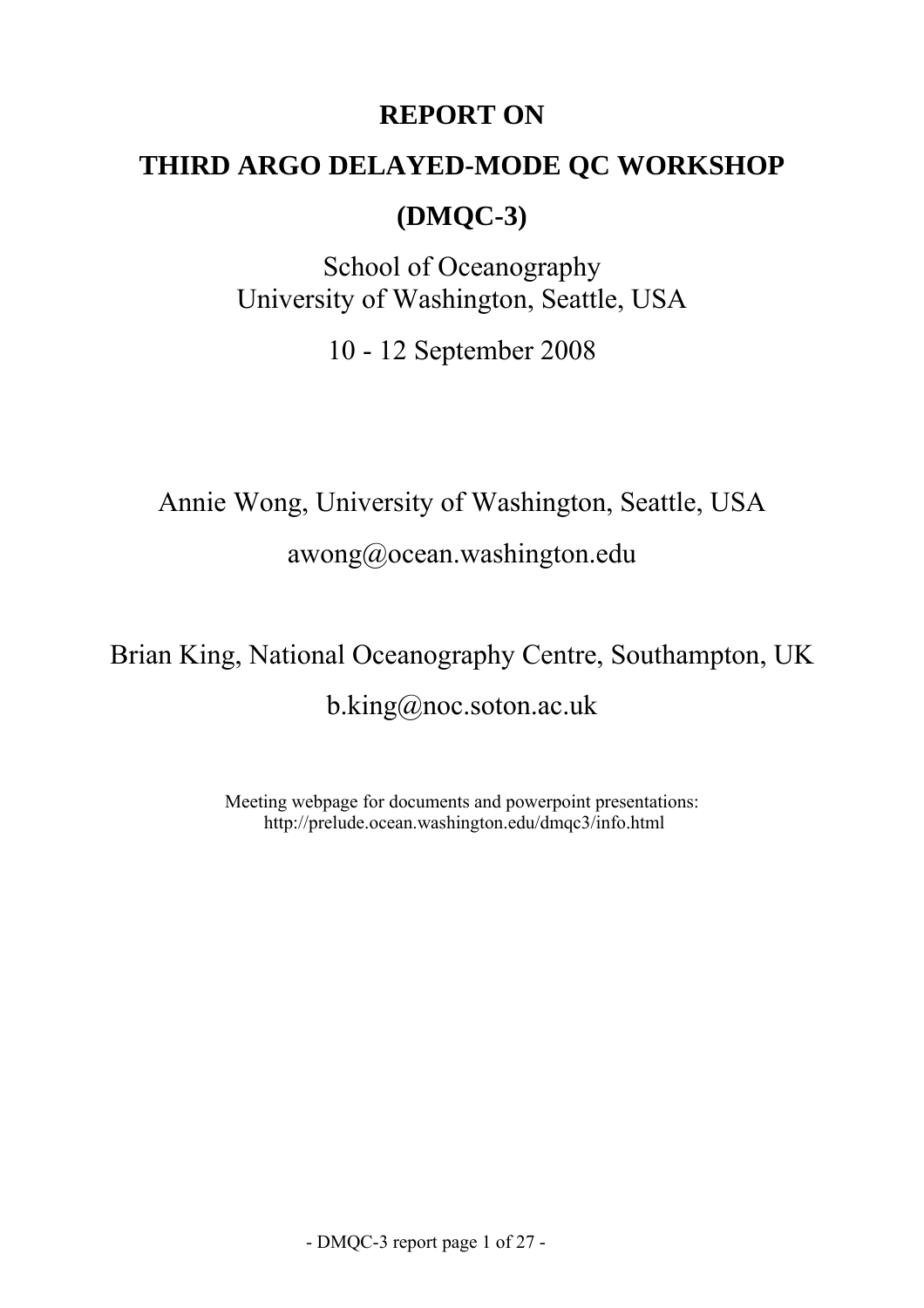## **Table of Contents**

<span id="page-1-0"></span>

| 2.1)                                                                                                                                                                         |  |  |  |
|------------------------------------------------------------------------------------------------------------------------------------------------------------------------------|--|--|--|
| 3.1)<br>3.2)<br>3.3)                                                                                                                                                         |  |  |  |
| 4.1)<br>4.2)<br>4.3)<br>4.4)<br>4.5)                                                                                                                                         |  |  |  |
| 5.1)<br>5.2)<br>5.3)<br>5.4)<br>5.5)                                                                                                                                         |  |  |  |
| 6.1)<br>6.2)<br>6.2a)<br>6.2 <sub>b</sub><br>6.3)                                                                                                                            |  |  |  |
| DMQC adjustments to PRES using SURFACE PRESSURE in APEX floats,<br>$7.1 \& 7.2)$<br>7.3) Preliminary results of laboratory test on Druck pressure sensor drift/hysteresis 16 |  |  |  |
|                                                                                                                                                                              |  |  |  |
| 9.1)<br>9.2)<br>a)<br>b)<br>$\mathbf{c})$                                                                                                                                    |  |  |  |
| 10.1)<br>a)<br>b)<br>10.2)<br>10.3)<br>10.4)                                                                                                                                 |  |  |  |
|                                                                                                                                                                              |  |  |  |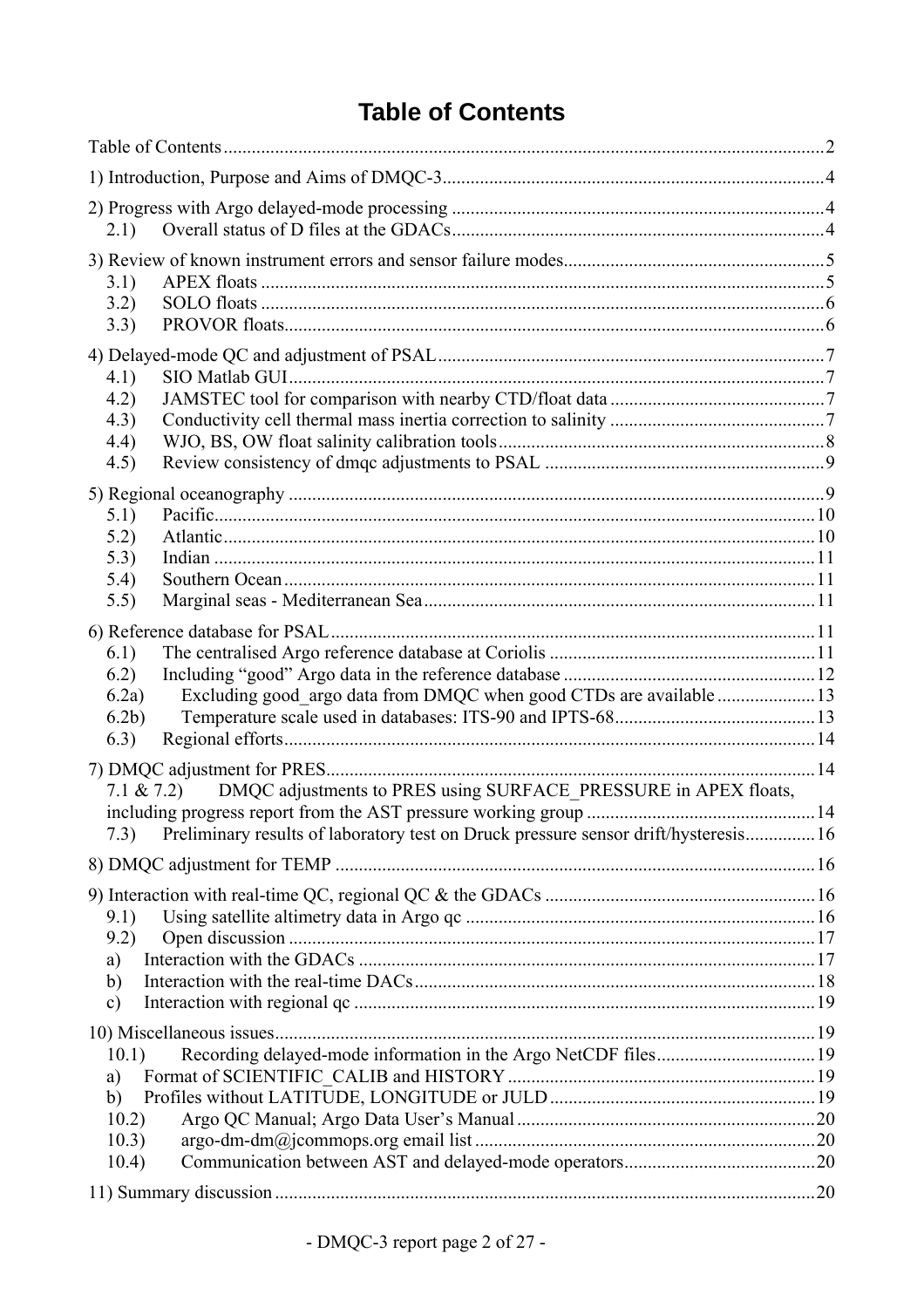| 11.1) |  |  |
|-------|--|--|
| 11.2) |  |  |
| 11.3) |  |  |
|       |  |  |
|       |  |  |
|       |  |  |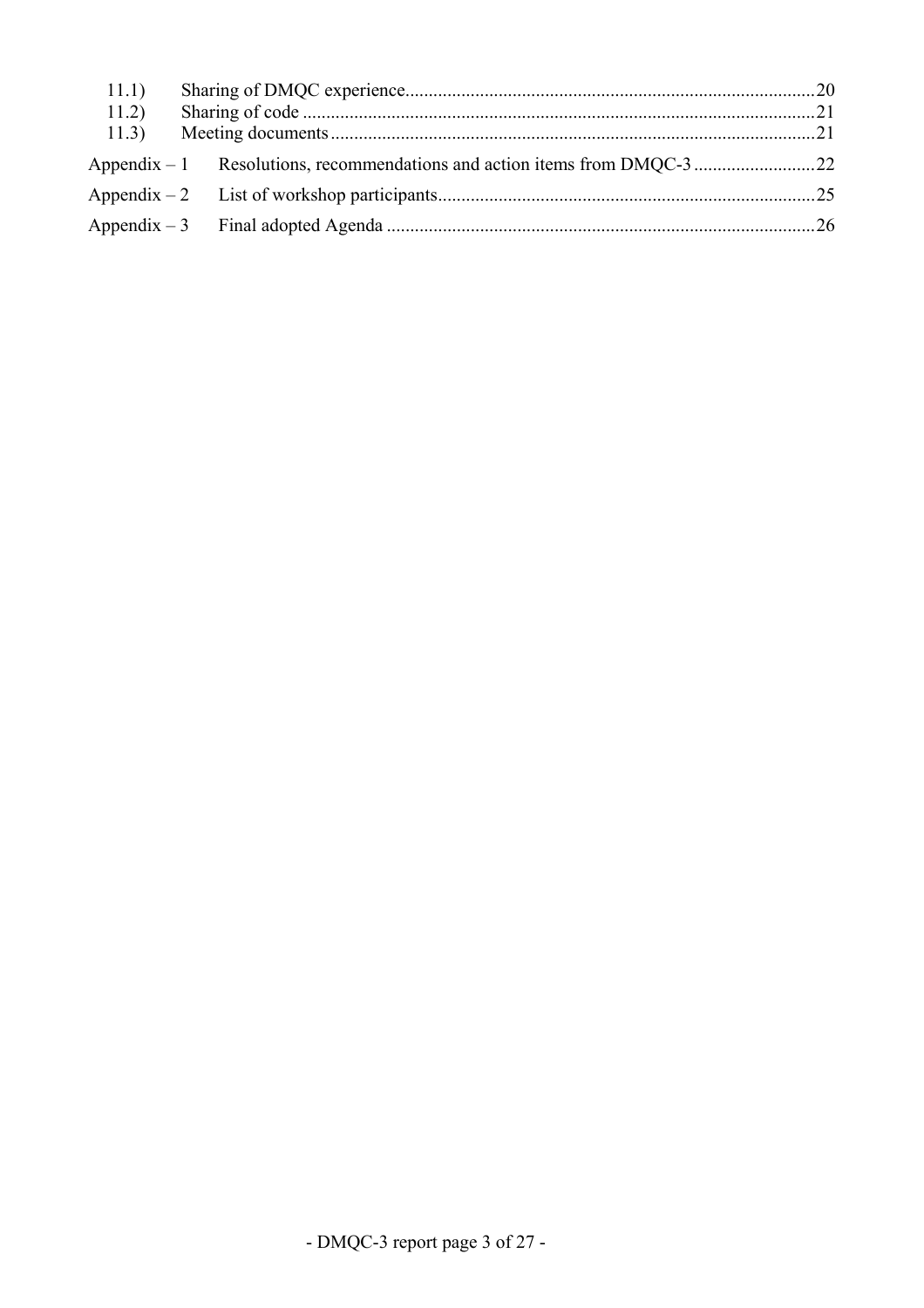# <span id="page-3-0"></span>**1) Introduction, Purpose and Aims of DMQC-3**

**Background** The agenda for the workshop had been circulated in advance of the meeting. After DMQC-2 in October 2006, it had been agreed that no date would be set for a subsequent workshop. Instead, a workshop would be convened when a requirement for one was expressed by the DMQC community. Discussion during ADMT-8 in Hobart in November 2007 made it clear that another DMQC workshop would be useful, in particular to review the extent to which DMQC operators were applying software and decision-making in a consistent manner. Also, there are a number of DMQC operators who have joined DMQC efforts since DMQC-2. There were perceived to be particular benefits in providing an opportunity for this group to exchange knowledge with more experienced operators.

In response to the expression of need, Annie Wong and Brian King agreed to convene DMQC-3. The meeting was grateful to Steve Riser, who offered to host the meeting in Seattle, and to US Argo for providing refreshments at breaks.

It was noted that all nations that host DACs were represented at the meeting, which had not been the case at DMQC-1 and DMQC-2. This represents significant and welcome progress.

**Requirement** The driving requirement on DMQC is to ensure a high-quality product by adopting consistently-applied procedures, and ensuring timely flow of D files from all national programs to the GDACs. Consistency must be achieved across PIs/DM decision makers, and DM operators.

**Current issues** The issues for discussion at DMQC-3 were defined by the Agenda. Specific topics are clustered around core issues that will remain at the heart of Argo DMQC for the indefinite future: The need to apply procedures consistently, and where necessary modify them to reflect new insights; Maintenance of the best possible reference datasets for evaluation of new float data; Understanding the evolving platform performance and modes of sensor failure (i) to avoid making invalid adjustments to data, and (ii) to enable interaction with manufacturers to stimulate hardware and software improvements to the floats.

# **2) Progress with Argo delayed-mode processing**

## *2.1) Overall status of D files at the GDACs*

Progress was reviewed for the program as a whole. King had prepared a list of R, A and D mode profiles at the GDAC, current at July 2008. Between October 2006 and July 2008, Argo collected approximately 167,000 new profiles. The number of D files at the GDAC increased from 70,000 to 184,000. This is a very substantial advance, but the program is still collecting new profiles faster than it is managing to complete DMQC. The balance will not change until several more DMQC groups are running at 'full speed' and clearing their backlogs. The table of DMQC statistics as of 13 September 2008 was prepared by Gilson.

It is expected that a further jump in the number of available D files will happen in the run up to ADMT-9 in October 2008.

Profiles are grouped by the DAC responsible for the float, and not subdivided by national efforts within that DAC. This distinction is significant for AOML (who handle floats from UW, PMEL, SIO, WHOI, …) and CORIOLIS (who handle floats from non-French efforts, notably Germany), and to a certain extent for JMA (JAMSTEC, JMA).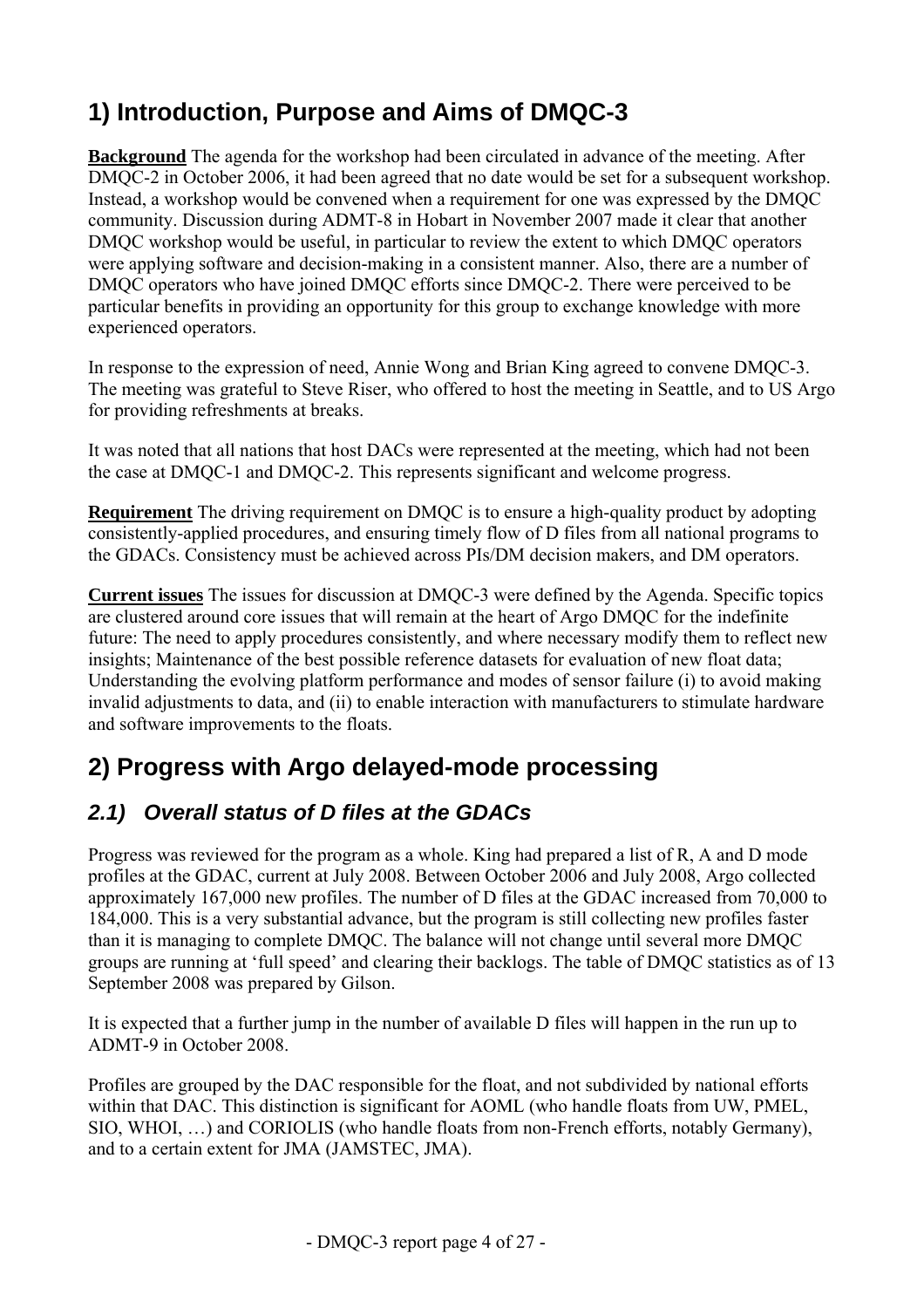| DAC name at     | Total profiles at | Profiles $\leq 12$ | Profiles $> 12$ | D profiles at |
|-----------------|-------------------|--------------------|-----------------|---------------|
| <b>GDAC</b>     | <b>GDAC</b>       | months old         | months old      | <b>GDAC</b>   |
|                 |                   | (awaiting          |                 |               |
|                 |                   | DMQC; not yet      |                 |               |
|                 |                   | ready)             |                 |               |
| aoml            | 237694            | 58123              | 172564          | 110432        |
| bodc            | 19125             | 3728               | 15397           | 4492          |
| coriolis        | 67244             | 11073              | 55214           | 28974         |
| CS1O            | 2018              | 148                | 1584            | 1860          |
| csiro           | 16688             | 5541               | 11116           | 8538          |
| Incois          | 16894             | 3698               | 13196           | 8720          |
| <sub>1</sub> ma | 71813             | 13575              | 56412           | 34923         |
| kma/kordi       | 7299              | 1637               | 5587            | 2031          |
| meds            | 18978             | 3500               | 15478           | 12502         |
|                 | $\boldsymbol{0}$  |                    |                 |               |
| Total of above  |                   |                    |                 |               |
| <b>DACS</b>     | 482588            | 101901             | 370505          | 212472        |

<span id="page-4-0"></span>Table of DMQC statistics compiled from numbers provided by Gilson from a mirror updated on 13 September 2008

### *2.2) Report on status at each delayed-mode group*

Each DMQC group was asked to summarise its status. The status of various corrections (cell thermal lag, APEX surface pressure, implementation of OW) was variable between groups. Most groups have performed at least some experimentation with OW. Some groups do not yet have the required Matlab optimisation toolbox. Some groups are still using older software (WJO, BS) for backwards compatibility with floats for which DMQC has already started. Some groups have implemented OW in trial mode, but still base decision-making on WJO. Most groups have plans to implement OW within the next 6 to 12 months.

No generic problems were identified as causing holdups in large numbers at DACs. Most DACs have manpower that is fully stretched. Implementation of remaining recommendations will be completed as manpower allows at each DAC or within each DMQC group.

Many DACs still report inadequacy of reference data as causing delays in DMQC. This is discussed further in Section 6.

## **3) Review of known instrument errors and sensor failure modes**

## *3.1) APEX floats*

Dana Swift presented data warts and causes in APEX floats, and how these pathologies will affect salinity, temperature, and pressure measurements. We note that even though these pathologies were diagnosed by using APEX floats, they are valid in all Seabird CTDs.

One pathology in Druck pressure sensors is known as the Druck "snowflakes". The "snowflakes" are internal shorts caused by conductive particles suspended in oil. They cause pressure samples to become erratic or off-scale. As a consequence, all measurements become bad and unadjustable. Another pathology in Druck pressure sensors is microleaks past the glass/metal seal. This oil leak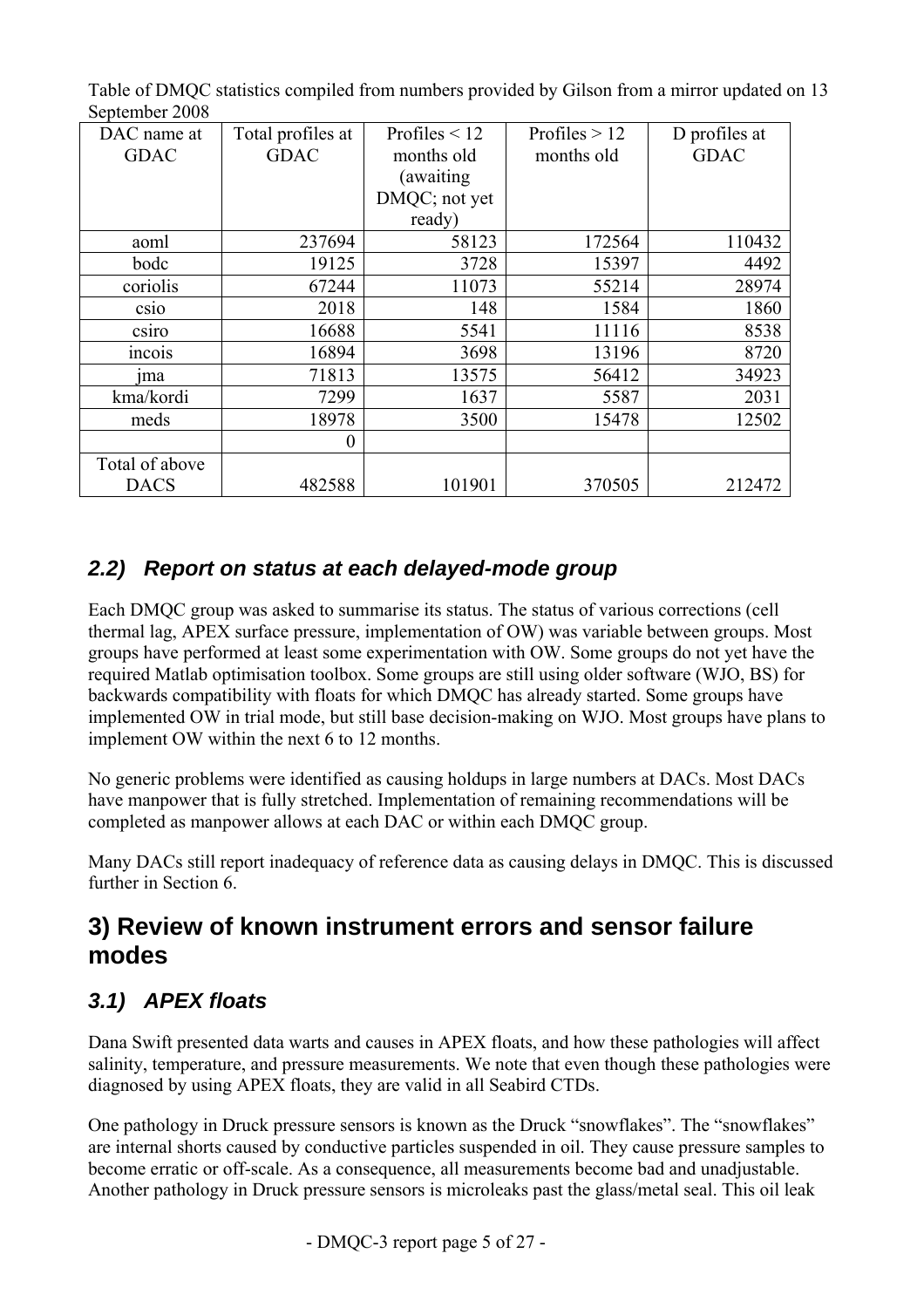<span id="page-5-0"></span>leads to an internal volume loss, which then exhibits itself as an increasing negative offset at all pressures. Unfortunately these negative pressure offsets are truncated in APEX Apf-8 floats.

Other common pathologies that affect salinity measurements include thermal mass errors, TBTO contamination, disconnection of the electrodes, and incomplete flushing of the conductivity cell at the point of deepest descent. The thermal mass error occurs when a float ascends through high temperature gradients. The thermal inertia in the flowduct alters the temperature of water entering the conductivity cell, thus inducing a conductivity error. This salinity error can be corrected if the ascent rate of the float is known. TBTO (tributyltinoxide) is used to protect the conductivity cell from biofouling. However, the cell itself can sometimes get contaminated by TBTO, thus resulting in fresh salinity offsets. Usually the TBTO contamination is flushed out after several profiles, and the salinity measurements will return to being correct. Disconnection of the electrodes will cause salinity calibration jumps that can be up to 4 PSS-78 low of correct. Even though these salinity measurements can sometimes be adjusted, they are of mediocre quality. Recently several groups have noticed "salt hooks" at the base of the profiles. These are the deepest salinity measurements that are high of correct by about 0.005 PSS-78 with respect to shallower samples, thus appearing as "hooks". These are caused by asymmetry in Bernoulli flushing during ascent/descent. Higher salinity water in the conductivity cell carried from surface (or park level) to deep profile level is not being flushed out completely before the deepest sample is taken, thus resulting in salinity that is high-of-correct.

Lastly, it was noted that eight APEX floats from U Washington showed salinity drifts towards higher values. The cause of these salty drifts is unknown. However, it is possible that they are caused by long-term temperature drifts. The Argo community is therefore advised to put more effort into retrieving some of these floats that drift salty, so that they can be examined in the laboratory.

### *3.2) SOLO floats*

Megan Scanderbeg presented failure modes from SIO SOLO floats. These include loss of vacuum inside float, loss of CPU voltage, oil leaks, and antenna problems.

Some SOLO floats have seen slow leaks resulting in loss of vacuum inside the floats. These are either caused by water leaking into the air bladder on the outside of the floats or from air leaking through seals. The result is that the floats will slowly sink over time until they are too deep in the water to send messages. Loss of CPU voltage was probably caused by a bad batch of batteries that failed after about 3 years, after which the floats no longer functioned. Voltage on each battery pack is now checked before deployment. About 4% of SOLO floats have been affected by an oil leak problem, where oil leaks in external bladders caused floats to shoal and not profile down to original depth. This appears to be an isolated batch of bad bladders. About 3% of SOLO floats have been affected by a bad batch of antennas. These antennas resulted in small number of messages sent during a surface interval. The goal at SIO is to reduce failure modes so that 90% of SOLO floats will survive 5 years.

## *3.3) PROVOR floats*

Virginie Thierry presented sensor failure modes in PROVOR floats. She noted that the first generation of PROVOR floats (CTF series) used FSI conductivity sensors, which had been proven to be unreliable, giving data that contained large drifts and jumps. There was also a problem if the stability collar was fitted too close to the FSI conductivity cell so that it interfered with the measurement. A salinity offset of 0.01 PSS-78 was seen when the collar was at 10 cm of the sensor. This offset was absent when the collar was at 25 cm of the sensor. PROVOR floats no longer use the FSI CTD and have switched to using Seabird sensors (CTS series). So far no generic instrument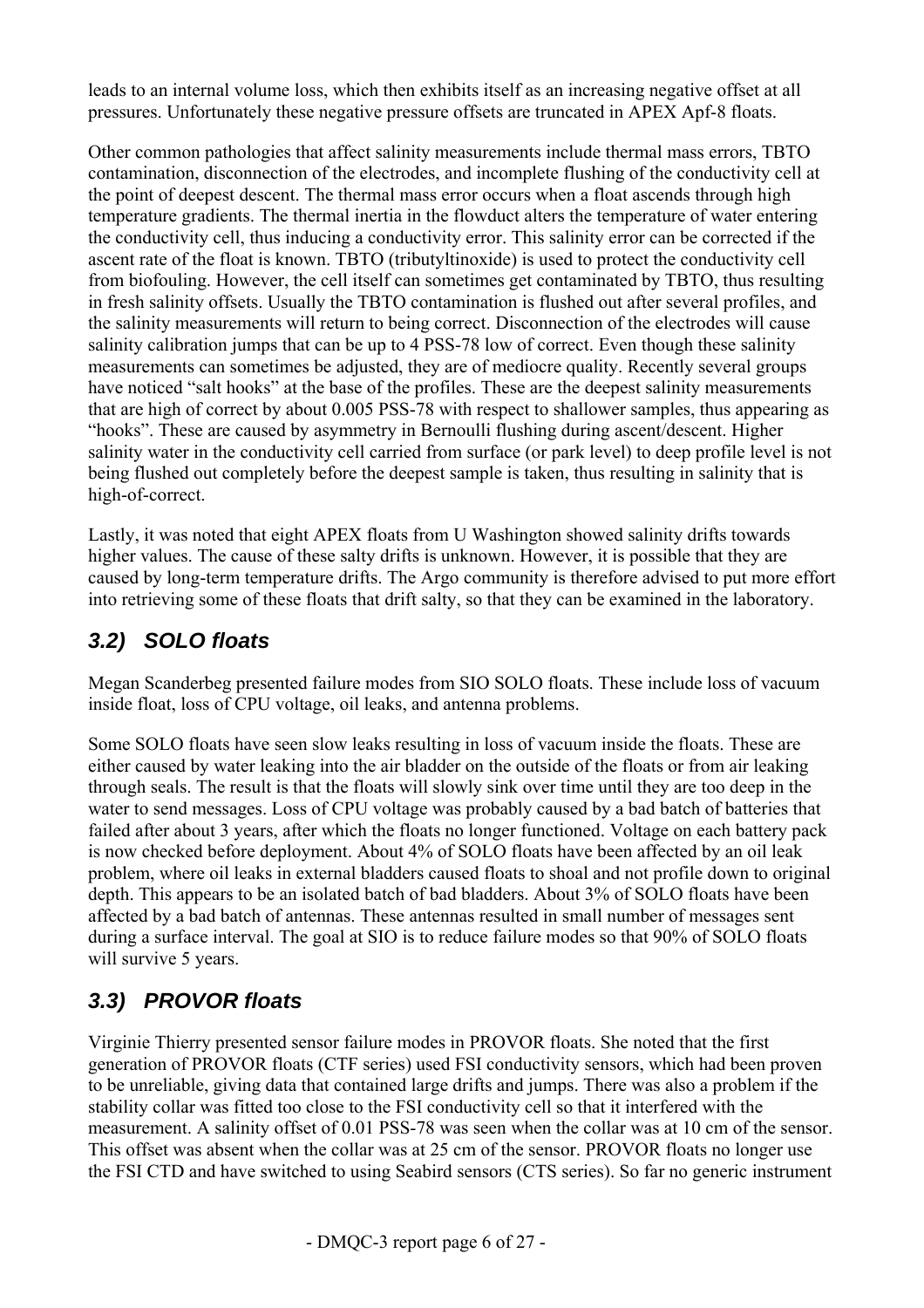<span id="page-6-0"></span>faults have been identified on newer-generation floats with Seabird sensors, other than the SBE issues common to all SBE equipped floats and rehearsed in Section 3.1.

# **4) Delayed-mode QC and adjustment of PSAL**

## *4.1) SIO Matlab GUI*

Megan Scanderbeg delivered a presentation on the SIO Matlab GUI. The GUI can be used in many ways, including preparing NetCDF profiles for OW calibration, evaluation of suggested OW adjustment, and writing to NetCDF files.

The GUI can be used to prepare profiles for OW calibration because users can use the GUI to visually inspect all measurements for bad data that can skew the least squares fit. At the same time it allows users to edit the qc flags as needed, especially when bad data are missed by the real-time qc. The GUI displays data on four main panels:

T or S vs. depth for single profile and one previous T or S vs. depth for all recent/ new profiles Location plot of all recent/new profiles T vs. S for all recent/new profiles of that float.

Trajectory is displayed over ocean bathymetry.

The GUI allows the users to evaluate suggested OW adjustments by providing comparison plots of nearby Argo and historical data. It has an Action Panel that allows users to accept, reject, or modify suggested OW adjustments and error bars. It saves the data with comments written into the SCIENTIFIC CALIB section of the NetCDF files.

In conclusion, the SIO Matlab GUI is an easy-to-use tool for interacting with the Argo NetCDF files, and for evaluating float measurements and OW suggested adjustments. Delayed-mode operators are therefore encouraged to include it as part of their arsenal of dmqc tools.

### *4.2) JAMSTEC tool for comparison with nearby CTD/float data*

Taiyo Kobayashi introduced a tool used at JAMSTEC for the evaluation of Argo float salinity calibrated by WJO by comparison with nearby CTDs and floats. The OW version is now being developed (by H. Nakajima). WJO version is available via PARC-JAMSTEC web-site, and OW version will be available soon.

### *4.3) Conductivity cell thermal mass inertia correction to salinity*

The workshop reviewed the status of CellTM adjustment in a discussion led by Johnson and Swift. There is a paper on CellTM corrections for SBE41 and SBE41CP (Johnson, Toole, and Larsen 2007). The correction coefficients depend on the CTD type, with different coefficients for SBE41 and SBE41CP because of their different pumping strategies. The SBE41CP pumps slowly and continuously, whereas the SBE41 pumps faster but intermittently, turning on for spot samples.

Estimation of CellTM correction coefficients and their application both depend on knowledge of the ascent rate of the instrument. SIO SOLO floats pump all available buoyancy at the bottom of the profile, so the float volume is known and an ascent rate algorithm can be calculated for any measured density profile. For PROVOR floats, the meeting could not establish whether sufficient engineering data are telemetered to enable a reliable ascent rate to be determined. APEX floats calculate their ascent rate and adjust buoyancy at pre-determined intervals in an attempt to achieve a uniform ascent rate.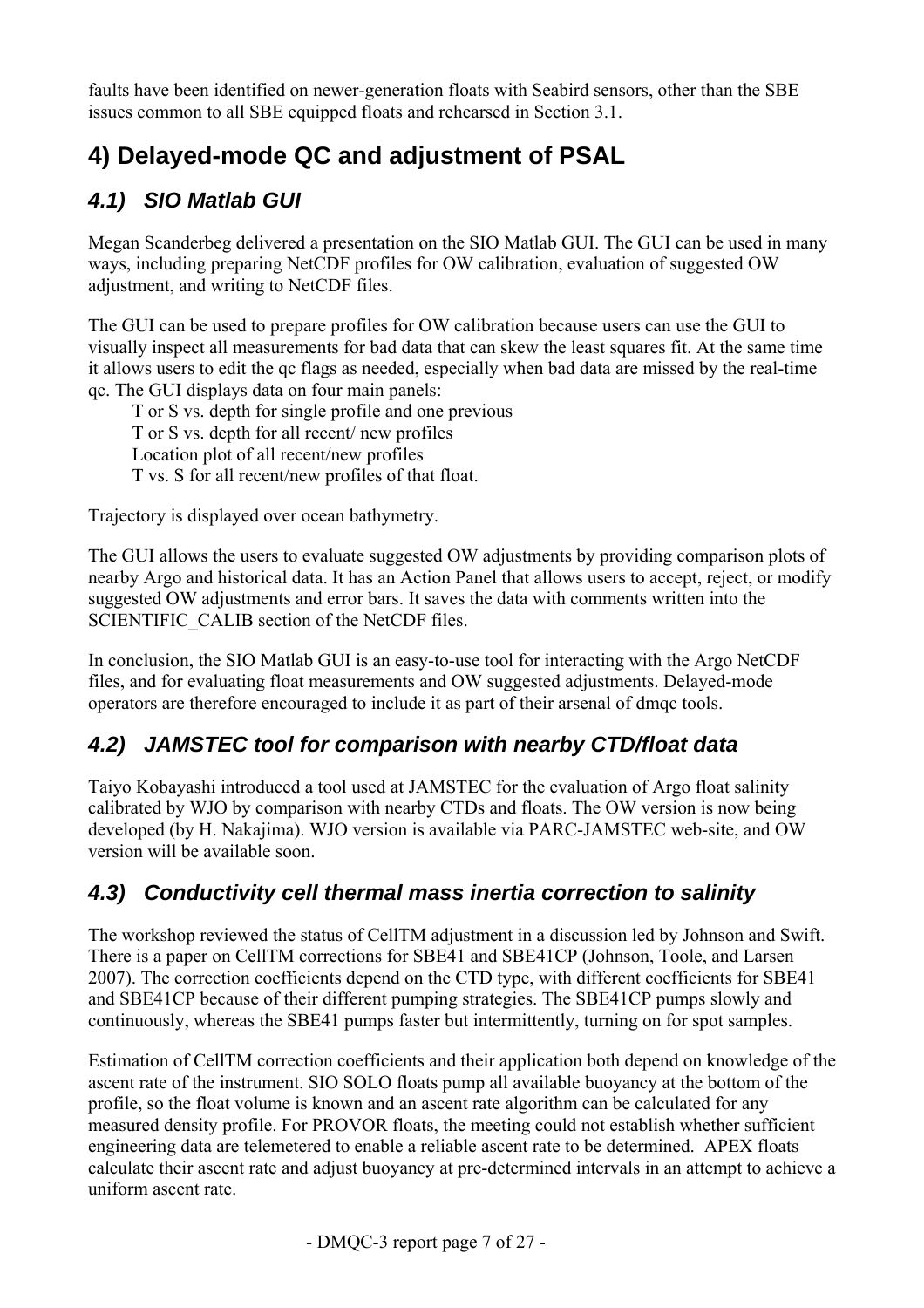<span id="page-7-0"></span>New data from APEX APF9s with extra engineering measurements operated by UW show that when floats reach regions of strong vertical density (and hence usually temperature) gradients, which is precisely when the CellTM correction is largest, the ascent rate is reduced to as little as half the nominal rate. After some period of reduced ascent rate, the float pumps extra buoyancy to try to restore the target ascent rate. At present, Swift said UW could not propose an ascent rate model for APEX floats. The cycle of reduced ascent rate followed by buoyancy pumping is inherently unpredictable. An example was included in Swift's presentation on this topic.

The published CellTM coefficients for the SBE-41CP were estimated from data with a known ascent rate, so that they should be accurate for application to float data to the extent that the float ascent rate is known. However, initial published estimates of CellTM coefficients for the SBE41 were made using APEX data assuming a uniform, nominal ascent rate. Since APEX-APF9 data show that the true APEX ascent rate can be significantly biased in strong pycnoclines relative to the nominal value, the use of a nominal ascent rate may have biased the initial published SBE41 CellTM coefficients. However, application of these initial SBE41 CellTM coefficients to data from APEX floats may be approximately appropriate for data in strong pycnoclines, provided the nominal ascent rate is used for the correction. (The CellTM correction using a nominal ascent rate may be overestimated deeper in the water column, where it is fortunately very small). This offsetting error may not hold on other platforms. Therefore the CellTM coefficients for the SBE41 should be reviewed using an improve float ascent rate model, and may need to be revised.

Conclusion: New APEX ascent rate data suggest that the previously recommended CellTM correction coefficients for the SBE41 are not optimal. An APEX ascent rate model must be developed, and SBE41 CellTM coefficients estimated for that model.

*Action 4.3.1: Johnson and Swift are asked to attempt to develop an improved ascent rate model for the APEX floats using the UW data and, after that is accomplished, re-estimate the CellTM coefficients for the SBE41 using the improved ascent rate model.* 

*Recommendation 4.3.2: The meeting recommends that all groups continue to handle CellTM as they do at present. Groups applying CellTM can continue to do so. Groups not applying CellTM can continue to not do so, while awaiting the results of further investigation.*

### *4.4) WJO, BS, OW float salinity calibration tools*

Annie Wong presented a summary of the evolution from WJO to BS to OW in the following table.

| <b>WJO</b>                                                                                                                                        | <b>BS</b>                  | ΟW                                                                                                                                                               |
|---------------------------------------------------------------------------------------------------------------------------------------------------|----------------------------|------------------------------------------------------------------------------------------------------------------------------------------------------------------|
| No PV constraint                                                                                                                                  | <b>Fixed PV</b> constraint | Optional PV constraint                                                                                                                                           |
| Fixed $\theta$ levels                                                                                                                             | Observed $\theta$ levels   | Observed $\theta$ levels                                                                                                                                         |
| Users need to eliminate undesirable Chooses 10 P levels.<br>$\theta$ levels.                                                                      |                            | Chooses 10 levels. Users can specify<br>range.                                                                                                                   |
| Sliding window fit. Users can<br>prescribe short windows to account users need to manually<br>for abrupt changes, or manually<br>break up series. | specify breakpoints.       | Piece-wise linear fit, but Piece-wise linear fit. Breakpoints are<br>chosen by statistical methods. Users<br>can manually specify breakpoints if<br>they prefer. |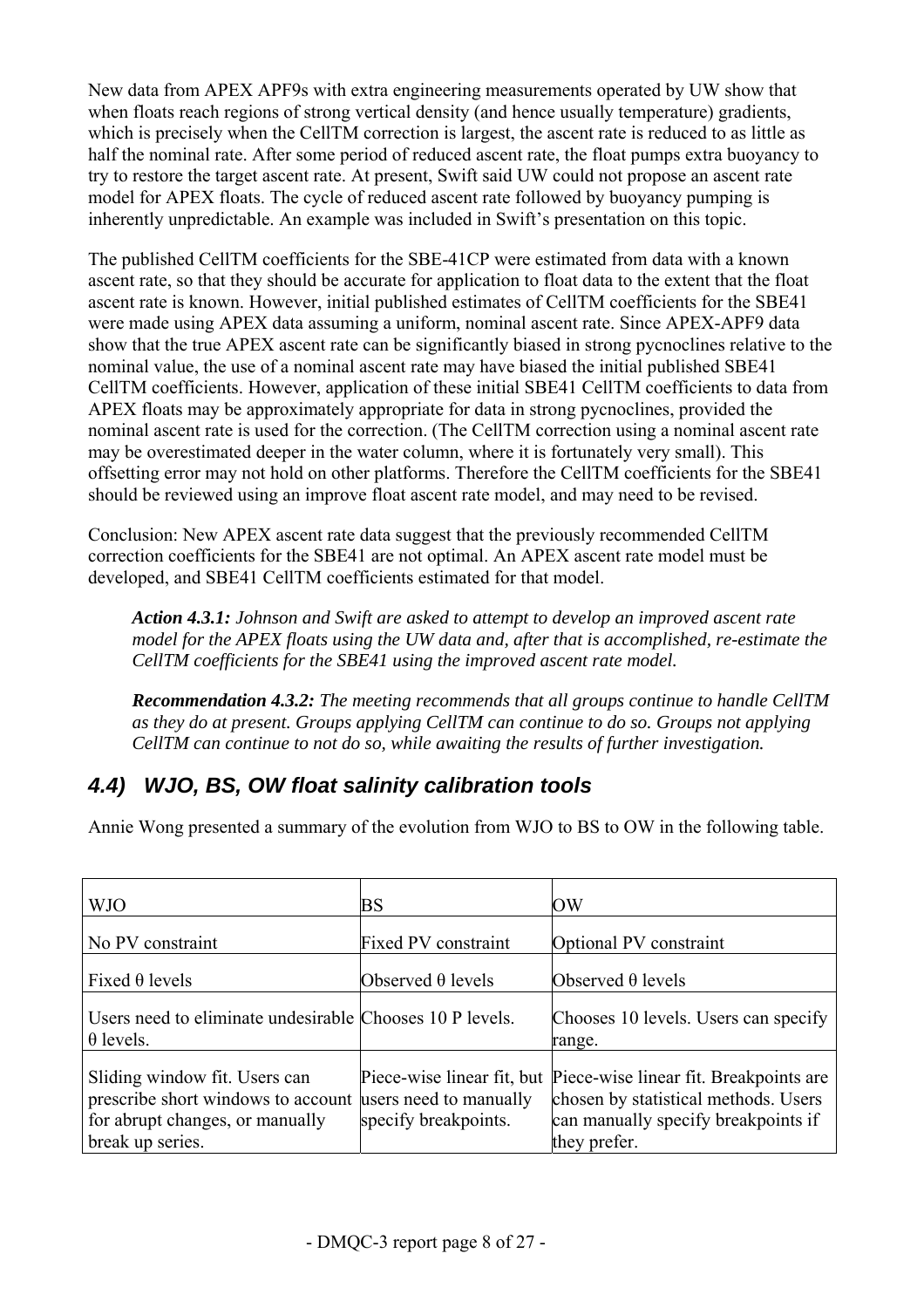<span id="page-8-0"></span>The advantage of OW is therefore in its ability to provide optimally chosen breakpoints that are reproducible. In addition, in OW the *a priori* mean and uncertainty in the mapping, as well as the error estimate in the least squares fit, have been improved.

Lastly, it was noted that when the same breakpoints are chosen, salinity data calibrated by all three methods should agree to within error bars. Therefore even though three tools are currently being used to carry out salinity drift adjustments, the Argo delayed-mode data set should still be consistent within error bars.

### *4.5) Review consistency of dmqc adjustments to PSAL*

Annie Wong summarized the results from the Argo Delayed-Mode Data Intercomparison, which took place during 2006. The workshop then went on to discuss ways to improve consistency in values used to fill the fields PSAL\_ADJUSTED, PSAL\_ADJUSTED\_ERROR, and PSAL\_ADJUSTED\_OC. All delayed-mode operators agreed that during point-wise inspection of measurements, PSAL\_ADJUSTED\_QC should be assigned '1' or '4' only. '2' can be used to denote adjustments that are of poor quality. All agreed to not use '5' to denote that salinity adjustment has been applied.

*Recommendation 4.5.1: Delayed-mode operators are advised that during point-wise inspection of measurements, PSAL\_ADJUSTED\_QC should be assigned '1' or '4'. '2' can be used to denote adjustments that are of poor quality. Do not use '5' to denote that salinity adjustment has been applied.* 

Subsequent discussions on salinity adjustment errors revealed a general sentiment that the objective mapping uncertainty did not fully reflect the degree of ocean variability. In addition, the delayedmode process involves subjective judgement that can introduce extra errors. It was then agreed that delayed-mode salinity data should be associated with more conservative error bars than were provided by statistical tools. The value of 0.01 PSS-78 was suggested as a reasonable minimum value for salinity error.

*Recommendation 4.5.2: It was agreed that PSAL\_ADJUSTED\_ERROR was to be set to a minimum of 0.01 PSS-78 as follows: A=error from WJO, BS, OW B=error from cell thermal mass adjustment*   $C = sqrt(A^2 + B^2)$ *PSAL\_ADJUSTED\_ERROR = maximum(0.01, C) In cases where extra information is available, operators can refine this minimum error.* 

*Action 4.5.3: The scientific reasons for setting PSAL\_ADJUSTED\_ERROR to a minimum of 0.01 PSS-78 should be explained in the Argo QC Manual, so that operators can simply quote 0.01 in the NetCDF files without being too verbose in the SCIENTIFIC\_CALIB section.* 

## **5) Regional oceanography**

The workshop dedicated a session to reviewing regional oceanography and discussing how ocean variability could affect assessment of float salinity data. Many delayed-mode operators made presentations on oceanographic features specific to their float regions. Many examples were shown to illustrate how ocean variability can be misinterpreted as sensor drift or offset. The major points from each presentation are summarized below.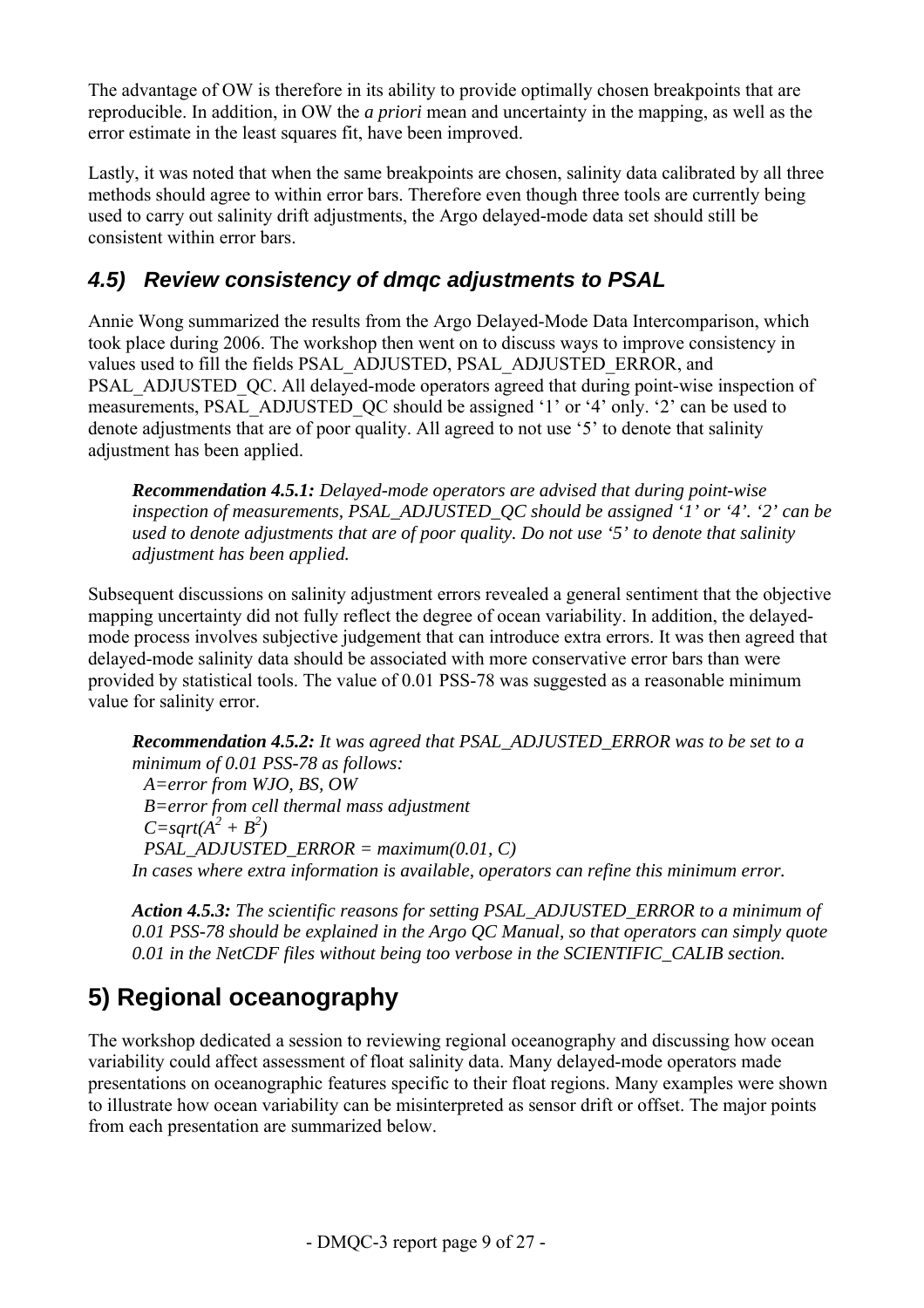## <span id="page-9-0"></span>*5.1) Pacific*

1) John Gilson made a presentation on the Tasman Sea. The Tasman Sea is a complex area with complicated shallow bathymetry and many currents/fronts. Fortunately there are sufficient good historical data in the area from SeHyD. Due to the spatial complexity, it is appropriate to use a set of small spatial decorrelation scales in objective mapping. For example, longitudinal scales ranging from 4° to 1°, and latitudinal scales ranging from 2° to 0.5°, are all appropriate for this area. John suggested excluding Antarctic Intermediate Water (AAIW) during calibration in the subtropical South Pacific and the Tasman Sea because AAIW was undergoing changes that were not reflected in the reference database. Brian King suggested excluding AAIW in the subtropical South Indian Ocean as well because of AAIW's high spatial variability in that region.

2) Tomoaki Nakamura presented some examples from the western North Pacific. He showed that in this area, it did not make any difference whether or not the potential vorticity (PV) constraint was used in the objective mapping. However, objective estimates are sensitive to the selection of spatial decorrelation scales here. The longitudinal scales of 8°/4° and the latitudinal scales of 4°/2° are better at producing smoother objective estimates in this area than shorter scales.

3) Mathieu Ouellet presented a detailed description of the currents, fronts and water masses in the Gulf of Alaska. He noted that temperature inversions occurred in most of the subarctic North Pacific Ocean north of 42°N. In addition, eddies in the area can create anomalous θ-S profiles. Hence for float salinity calibration in this area, only water masses below 3<sup>o</sup>C (~600 dbar) should be selected so that temperature inversions and effects of eddies are avoided. Mathieu also advised that when examining diagnostics plots, that operators should be aware of the plotting scales. Lastly, he commented that floats that sampled deep every Nth profile were not optimal for dmqc.

### *5.2) Atlantic*

4) Paul Robbins presented a potpourri of Atlantic Argo float calibration and exploration in curve fitting. He suggested that OW users should be aware of the number of breakpoints in the OW fit. To examine whether or not the breakpoints in the OW fit are necessary, it is advised that delayed-mode operators put more emphasis in examining the float data time series on isotherms, and then compare the trend in the float data with the suggested calibration curve. This is especially important when floats are in variable ocean areas, such as near marginal seas, eddies and fronts.

5) Virginie Thierry presented results from the North Atlantic. The subpolar North Atlantic is a highly variable area with many boundary currents and frontal zones, and with interannual variability of Labrador Sea Water extending as deep as 2000 dbar. Therefore Virginie recommended that for the subpolar North Atlantic, that good Argo data should be used in the reference database to take into account the interannual and spatial variability of the water masses. In addition, extra care should be taken to compare float data with nearby CTD and good Argo data. She showed that including the PV constraint in the objective mapping was useful when the float was in a boundary current. The cross-isobath scales used are 0.5/0.1. The spatial decorrelation scales used are 3.2°/0.8° for longitude, and 2°/0.5° for latitude. The temporal decorrelation scale used is 0.7 years. Lastly, for the subpolar North Atlantic, the top 500 dbar of the water column should be excluded during calibration.

6) Birgit Klein presented examples from the Mediterranean Outflow. One of her examples showed a float whose salinity measurements underwent a calibration jump during mid-life, and then returned to normal. John Gilson commented that care should be taken to not produce 'double clouds', one centered on the present data, and another on the historical average. That is, in cases of calibration jumps, that the jumps should be adjusted back to the float data (assuming the float data are accurate) and not back to the historical average. All delayed-mode operators are reminded that it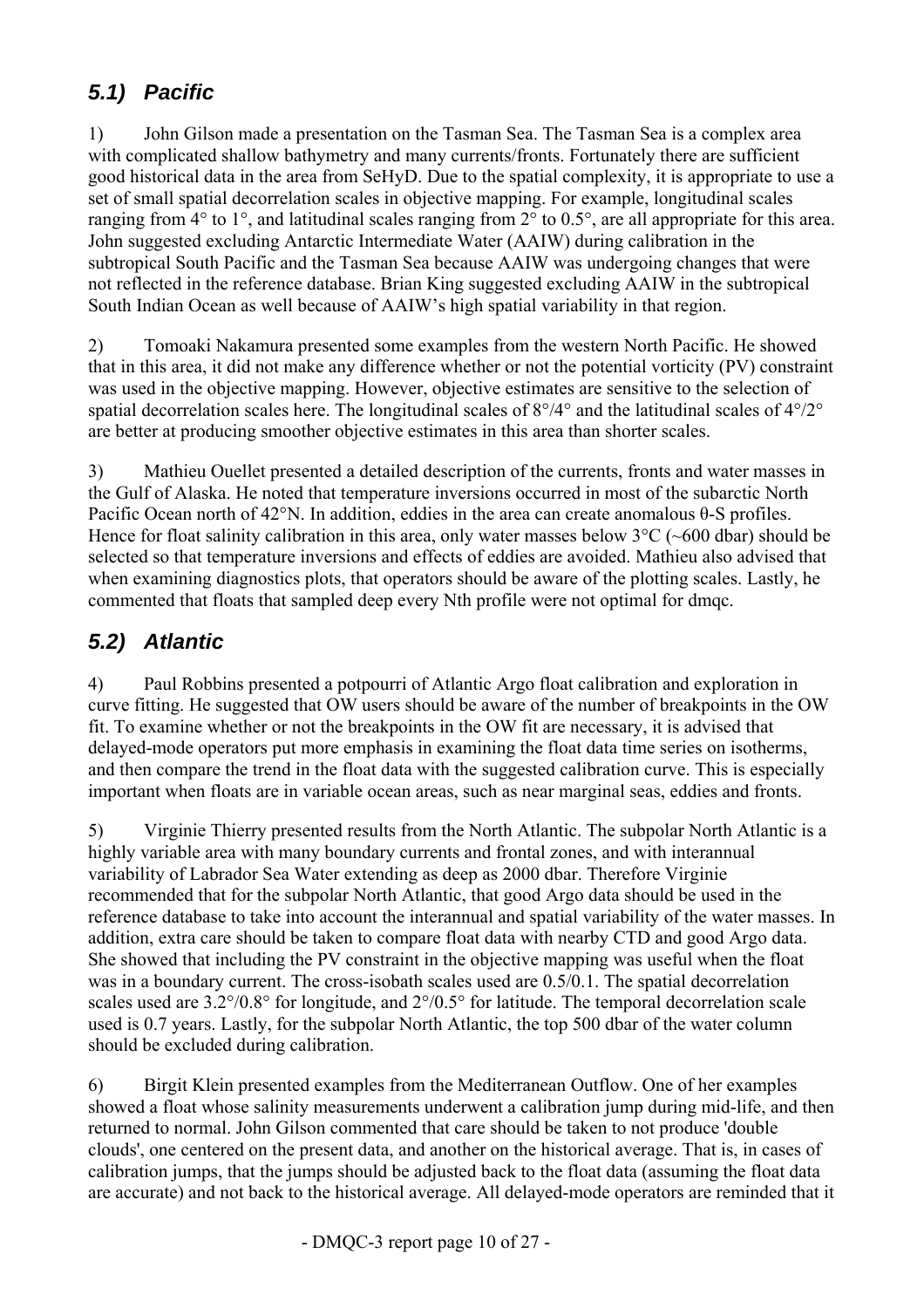<span id="page-10-0"></span>is important to ensure continuity of the fit when breakpoints are introduced, except when there are reasons to believe that there should be discontinuity in the time series.

### *5.3) Indian*

7) Sudheer Joseph presented examples of Argo floats in the Indian Ocean north of 10°S. The Bay of Bengal is sorely lacking in historical data, while the Arabian Sea and the equatorial Indian Ocean have slightly more historical data. Fortunately the majority of INCOIS floats are not showing signs of sensor drift, and hence there is no need for adjustment. Incorporation of good Argo data may be a practical solution for this region. Sudheer said that when floats were in areas with sparse historical data, tightness of the θ-S curve was the prime criterion for determining whether sensor drift had occurred. All delayed-mode operators are reminded that it is important to exclude the mixed layer in sensor drift adjustments, because the variability of the mixed layer tends to contaminate the least squares fit.

8) Esmee van Wijk presented a talk on the Indonesian Throughflow (ITF). The ITF is unique in that it is the only low-latitude region that connects two major ocean basins. Pathways of flow are complex and include multiple straits, sills and basins. The ITF is strongest in the upper part of the water column, from the surface to  $\sim$ 700m. Esmee recommended that for calibrating salinity in the ITF, that water masses below 1500 dbar should be used because they were the most homogeneous. Flow in the ITF varies seasonally in response to the monsoons and is also correlated with interannual variations associated with the El Nino/Southern Oscillation. It is therefore a complex region that requires multiple tools to distinguish salinity drift from real variability. Reviewing floats on a regional basis will help operators recognise local variability and improve consistency.

### *5.4) Southern Ocean*

9) Esmee van Wijk presented a talk on the Southern Ocean. The Southern Ocean has three main fronts. The variability in these fronts may lead to misclassification of salinity drift when a float crosses a front. Lower Circumpolar Deep Water is a homogeneous water mass that can be used for float salinity calibration south of the Polar Frontal Zone.

10) Steve Riser warned that for ice floats, if air temperature was cold when a float came to the surface, the water in the conductivity cell might freeze and the freezing could damage the conductivity cell or the thermistor, which could then cause salinity data to shift. It was conjectured that this instrument error was less likely to occur in Iridium floats because they spent less time at the surface.

### *5.5) Marginal seas - Mediterranean Sea*

11) Giulio Notarstefano presented delayed-mode quality control of Argo float salinity data in the Tyrrhenian Sea. Reference CTD data for the Mediterranean region were extracted from the MEDAR/MEDATLAS climatology (1975-1997). Additional data were kindly made available by Borghini and Santoleri (2004). It would seem that most floats in the Tyrrhenian Sea were stable and did not need any adjustments.

# **6) Reference database for PSAL**

### *6.1) The centralised Argo reference database at Coriolis*

Coatanoan explained the present status of the Argo reference databases, available on the Coriolis website. The database circulated with WJO was WOD01, subsampled and then interpolated onto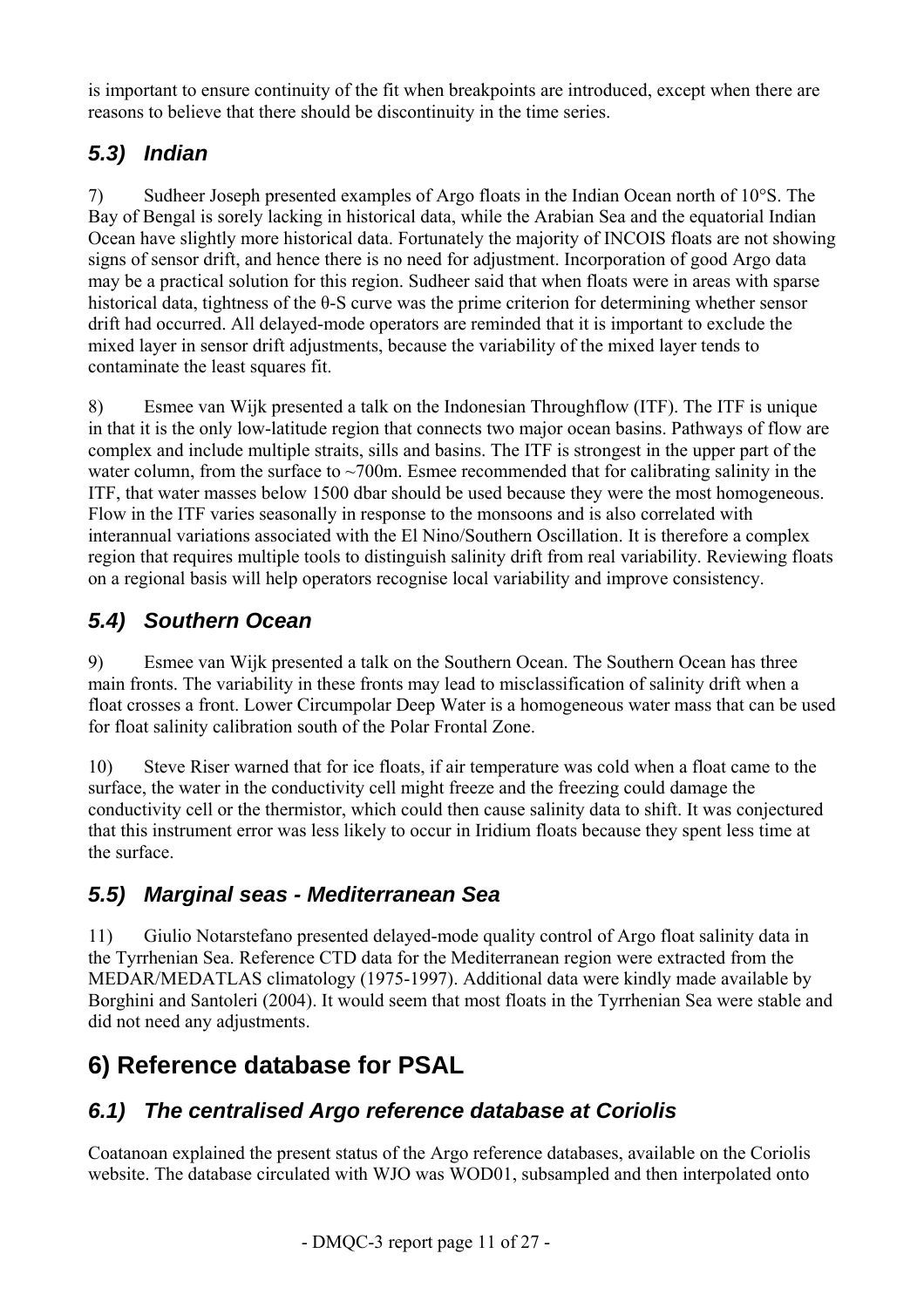<span id="page-11-0"></span>potential temperature levels. The new database is based on WOD05 and retains full vertical resolution and the full depth range.

The main database has been compiled from CTD data in WOD05, with NODC flags inspected. Data have had further Coriolis QC applied (which includes automatic testing and objective analysis testing). Data have been sub-selected according to a set of criteria such as: data collected since 1990; casts must be deeper than 900 dbar (to remove coastal stations and stations shallower than the T-min layers). Salinity range 24 < S < 41. Maps of data availability are included in Coatanoan's powerpoint on the meeting web site.

The version available on the Coriolis web site in Sep 2008 had all temperatures assumed to be ITS-90 and converted back to IPTS-68 for the centralised Argo reference database. This was for compatibility with OW, for which the current version has all internal temperature variables and external calls to the 'seawater' equation of state code scaled in IPTS-68.

The decision was taken, that the reference database and the OW code would be converted to carry ITS-90 throughout. Coriolis will need to produce a reference database with *in situ* temperature and potential temperature scaled to ITS-90. See recommendation 6.2b.2.

*Action 6.1.1: DM operators should take care to document versions of the float data, reference data and statistical software, to keep track of the temperature scale in use.* 

#### **Database naming conventions and version control**:

The database file names were thought to leave room for confusion. At present, the new centralised database prepared by Coriolis for Argo is called 'ARGO2008V01'. It includes the name Argo because it was prepared *for use in Argo*. The file name of the reference database compiled by SIO using good Argo data is called 'argo\_clim' and carries the name Argo because it *includes good Argo data (but is also intended for use in Argo)*. See Action 6.2.1.

It was pointed out that WOD is now being regularly updated by NODC, with latest versions including recent data available by WWW. As updates of the reference databases are generated, it is critical that operators keep careful track of the version of reference data used to estimate PSAL offsets.

*Action 6.1.2: Coriolis to ensure that when the centralised database is updated, the latest data from NODC are included, within resource limitations. It is recognised that including NODC data within the Coriolis database requires further Coriolis QC, which requires resources.* 

The centralised Argo reference database is therefore based on data already available at NODC. There is a time lag for data to be passed from PIs to NODC.

*Recommendation 6.1.3: The system of acquiring new CTD data from PIs and adding them to the centralised Argo database by transmission through CCHDO and Coriolis does not seem to be fully effective yet. There are regions of the ocean where the ability to do good DMQC is severely restricted by insufficient reference data. This needs to remain high on the agenda at ADMT. High quality CTD data at CCHDO from critical data-sparse regions are the top priority for adding to the centralised database.* 

#### *6.2) Including "good" Argo data in the reference database*

*Action 6.2.1: A reference database with float profiles selected according to Gilson's Rules (see previous reports) has been prepared in OW format and is available at Coriolis. The workshop recommends a change of filename for future versions. See discussion in 6.1.*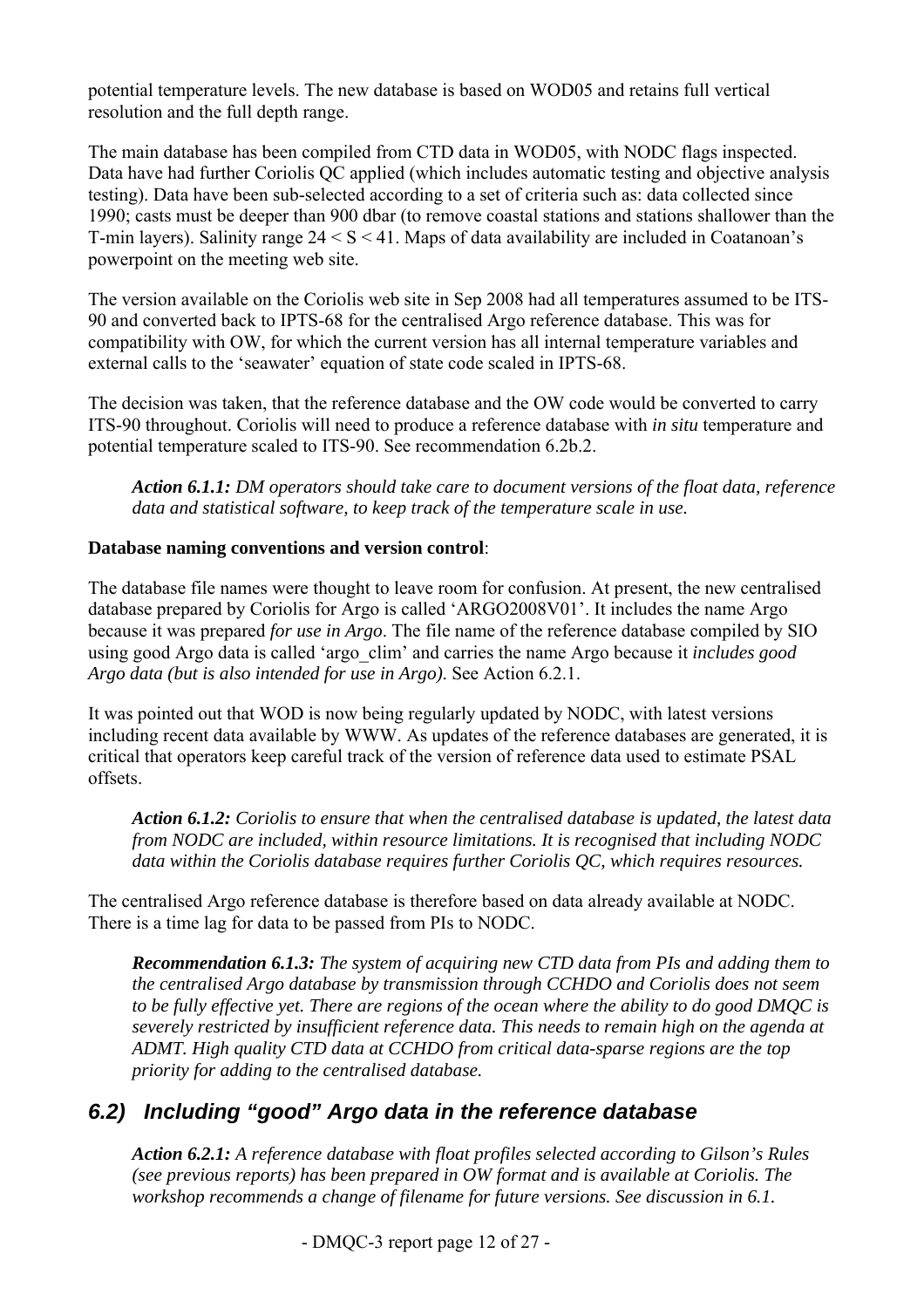<span id="page-12-0"></span>The Argo-data reference database presently has 76508 profiles selected by Gilson's Rules out of 205000 D files at the GDACs. The database file is generated by Gilson at SIO using a Matlab code originated by King and a list of WMO and cycle numbers selected by Gilson.

The database version currently available used float data at GDACs, without temperature conversion and therefore contains ITS-90 temperature. This is slightly inconsistent with existing practice in which float source.mat should have float data converted to IPTS-68 and the WJO/OW software expects an IPTS-68 database. In the near future OW and the centralised Argo reference database will be converted to ITS-90, so everything will be fully consistent.

Gilson said he would plan to regenerate the 'good argo' reference database quarterly, to respond to the expected rate of growth of suitable D files. If this is too great a burden, six month updates might be made instead. It was recognised that easy access to recent good D files would be of increasing value in DMQC decision-making.

#### *6.2a) Excluding good\_argo data from DMQC when good CTDs are available*

Gilson reviewed the rules for passing D files into the 'good argo' database. An extra rule was considered in which D files would be excluded if they fell within a space and time window of a good CTD station. Nominal values of +/- 4° lat and lon and +/- 1 year were considered.

The point was to retain access to good\_argo if nearby CTDs were many years old and might therefore represent an ocean whose properties had changed, but to ensure that in an OW run which combined centralised and good\_argo databases, OW selected calibrated CTD data in preference to Argo if the CTD data were nearby and recent.

*Recommendation 6.2a.1: The workshop suggested that the good\_argo database should contain all the good profiles so that it can be used for evaluation in OW runs using only good\_argo, without large 'holes' appearing where there happen to be CTD data in the centralised database. Preferential selection of CTD over good\_argo can be done in software that employs the databases instead of software that generates the databases. Therefore 'Gilson's extra rule' is not recommended for generating the good\_argo database.* 

### *6.2b) Temperature scale used in databases: ITS-90 and IPTS-68*

The handling of temperature scales in the WJO/OW software and in the reference databases (Coriolis central database and SIO good\_argo database) is introduced in the report of 6.1 and 6.2. This section is a post-meeting note on the consequences of any operator combining databases and float data with mixed scales.

**WOD01/WOD05**: NODC does not 'convert' historical data in its archive when temperature scales change (t-48, t-68, t-90, …) . This is common data centre practice, in which data supplied by users are not changed. Instead, flags or metadata are used to record information such as temperature or salinity scales, if they have been supplied by the data originator. Therefore data labelled 'temperature' or 'salinity' in WOD as assembled by NODC will be recorded in a mixture of temperature scales. A careful user of all available flags and metadata should be able to distinguish the scales with sufficient care.

**SeHYD/IOHB**: Kobayashi said that as far as he was aware, the databases prepared by JAMSTEC (SeHyd; IOHB) were taken from WOD without temperature conversion. Therefore recent CTD data  $(\geq 1990)$  can be expected to be ITS-90. Older CTD data (<1990) will be in the scale as held at NODC, and are therefore probably IPTS-68.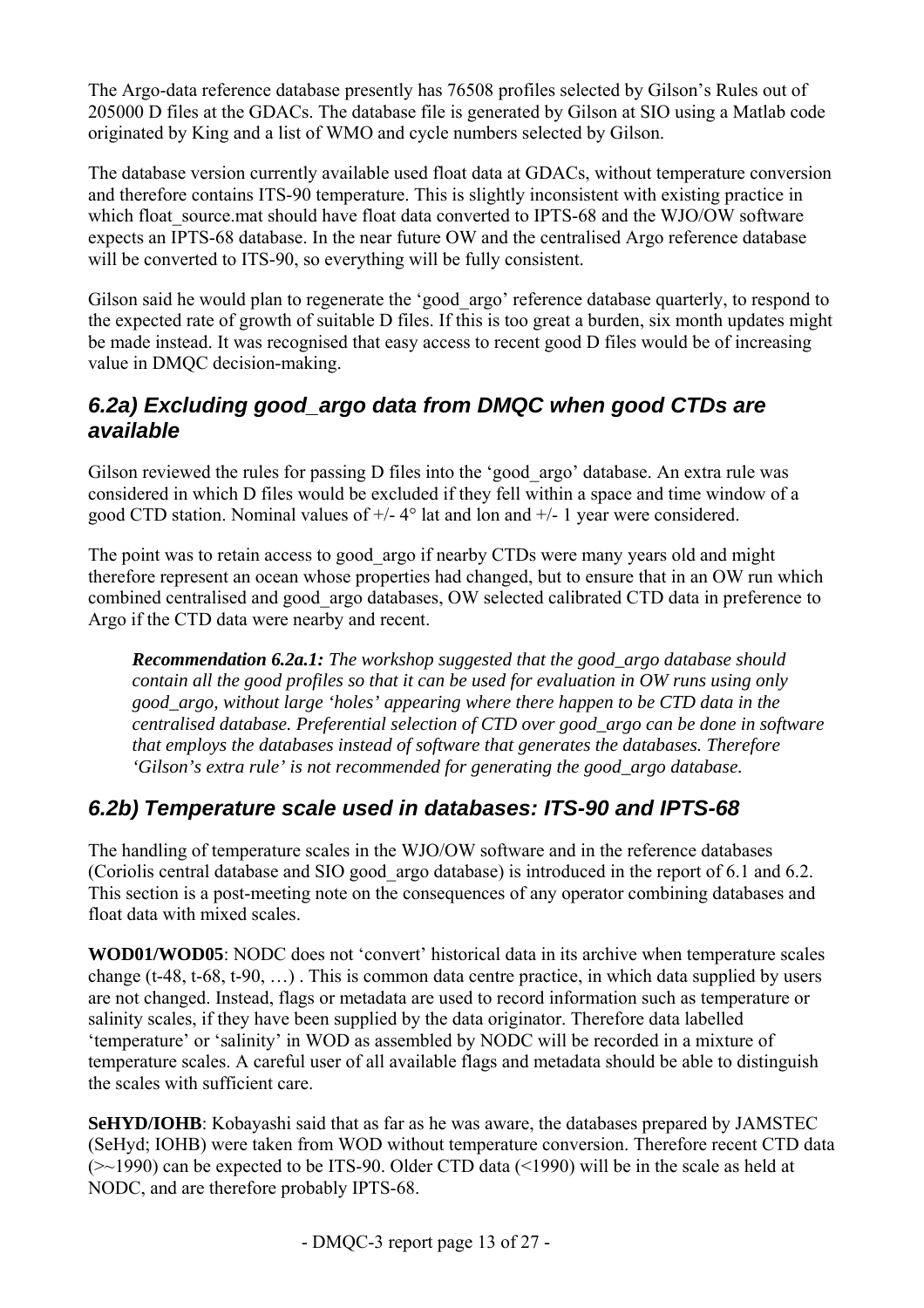<span id="page-13-0"></span>**WJO database**: Wong said that the preparation of the subsampled/interpolated database distributed with WJO was done before Dec 2003; that is, before the ITS-90 version of the SEAWATER toolkit became available. Data were taken from an in-house database at PMEL that already included WOD01. Wong did not perform any further temperature conversion. Wong's best recollection is that before 2003 the PMEL database kept all data in IPTS-68, after converting post-1990 data (eg WOCE) from ITS-90 back to IPTS-68 when required. Thus to the best of our knowledge all data in the WJO release were IPTS-68.

**The difference between IPTS-68 and ITS-90**. A practical conversion between t68 and t90 in the oceanographic range is  $t = 68/1.00024$ . This means that the t68 minus t90 difference is 0 near 0°C, 0.003 near 15°C and 0.007 near 30°C.

**Mixed scales?** So what is the consequence if a DMQC operator has by mistake compared reference data in ITS-90 with float data in IPTS-68, or reference data in IPTS-68 with float data in ITS-90? The comparison in WJO is of salinity interpolated onto temperature levels. If an accidental mix of scales means the temperatures in one dataset differ from those in the other by  $\Delta T$ , then the impact on interpolated salinity at some potential temperature level is  $\Delta T * \delta S/\delta T$ , where  $\delta S/\delta T$  refers to the vertical gradient.

The DMQC statistical fits (WJO/BS/OW) are usually dominated by temperatures less than 15°C, so ∆Τ is less than 0.003°C. Also, the selection/exclusion of water masses in DMQC usually avoids parts of the water column where the ratio δS/δT is very large. In the SAMW in the Indian Ocean for example, which is a good water mass for DMQC but with δS/δT larger than in many other ocean regions, the ratio δS/δT is of order 0.2. **Thus almost everywhere in the ocean, the impact of any accidental mixing of temperature scales is less than 0.001 in Salinity on a temperature level. This is of no consequence to completed DMQC, but future releases of databases and software should be made internally consistent.** 

*Action 6.2b.1: Breck Owens and Annie Wong to release a new version of OW that takes ITS-90 as input.* 

*Action 6.2b.2: Coriolis to release new version of centralized reference database with ITS-90. See also discussion in 6.1.* 

*Action 6.2b.3: All operators to switch their OW input .mat files in float\_source back to ITS-90 for TEMP and re-calculate PTMP. Operators who have the IPTS-68 version of the 'seawater' library on their work computers will need access to the ITS-90 version, available on the CSIRO website and easily retrievable in Google via 'csiro seawater'.* 

### *6.3) Regional efforts*

The meeting heard about regional databases being prepared for the Nordic seas by Hamburg, for the East/Japan Sea by Korea and for the Mediterranean by OGS, Italy.

## **7) DMQC adjustment for PRES**

#### *7.1 & 7.2) DMQC adjustments to PRES using SURFACE\_PRESSURE in APEX floats, including progress report from the AST pressure working group*

The state of knowledge of pressure sensor drifts was reviewed. The meeting greatly benefited from Swift and Riser, who explained many of the technical aspects of pressure sensor errors.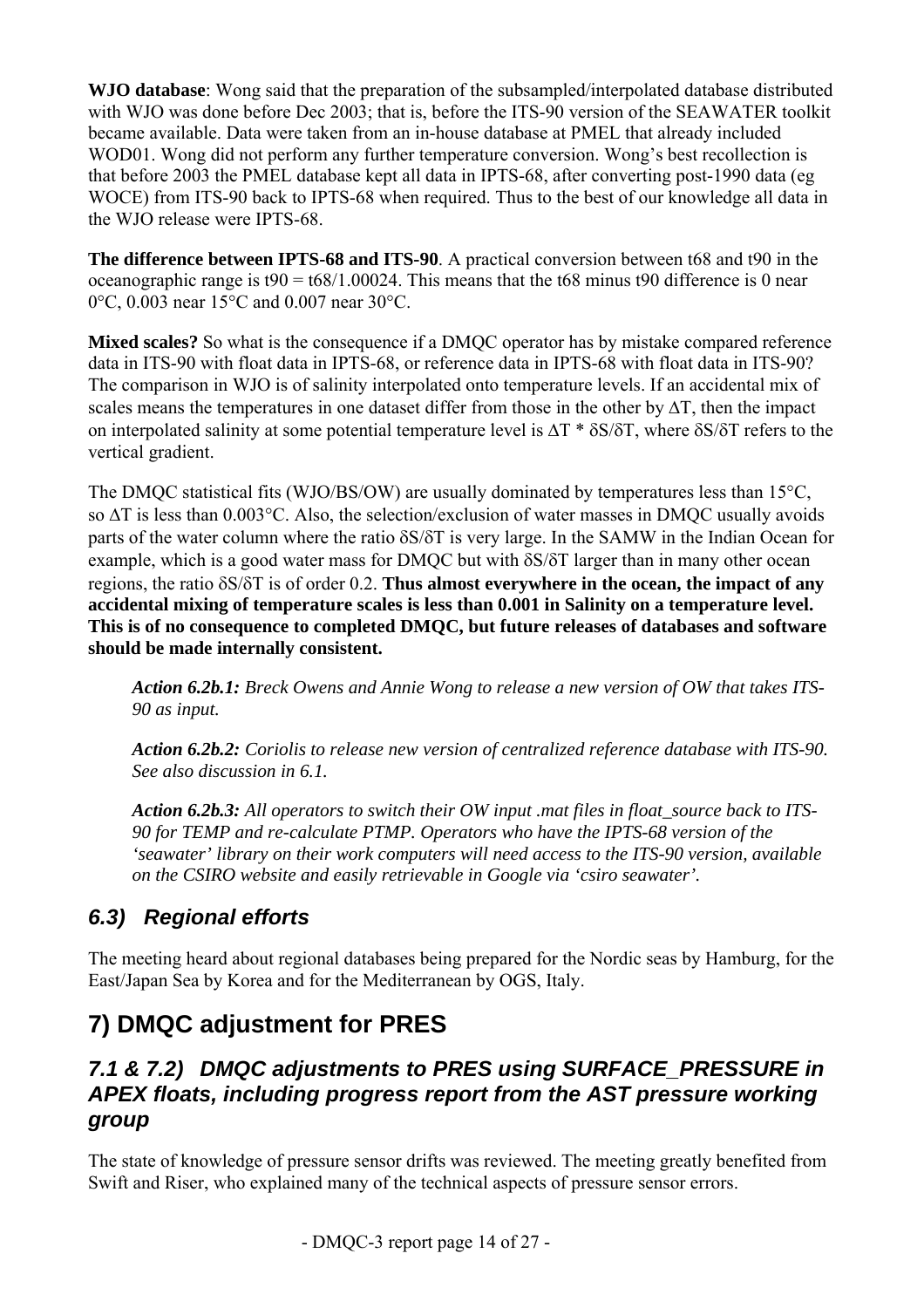SOLO and PROVOR floats make profile-by-profile adjustments for surface pressure measurements, by resetting the pressure offset in each profile. APEX floats do not. The problem is APF8 floats that truncate and discard negative offsets. (Note: there is now a version of APF8 that records and transmits negative offsets, but users do not get this option unless they specifically ask WRC for it.)

Previous advice to adjust all APEX floats equipped with Paine or Ametek sensors is endorsed. The overwhelming majority of drifts of those sensors is towards positive errors.

APF-8 APEX floats with Druck sensors remain undecided. The WG on pressure offsets established by AST, chaired by Wijffels has not yet made a definitive recommendation, although a progress report from Wijffels was available to the meeting.

The meeting was shown new and detailed analysis of behaviour of Druck sensors by UW, using about 200 APF-9 floats that report the surface pressure properly.

The majority of Druck sensors ( $> 95\%$ ) have surface pressure drifts with magnitude less than 1 dbar over the float lifetime. One failure mode, quite rare, involving microleaks, results in strong negative offsets that would be hidden by APF-8.

Of the small (< 1 dbar) offsets, Swift showed there was a small bias to positive values, with a mean and standard deviation both of order 0.2 dbar. Two possible strategies were discussed:

(1) Correct all Druck offsets. This has been the inclination of the Kobayashi and Johnson paper, with agreement in the Wijffels progress report. However, it could introduce a bias because small positive offsets are adjusted but an almost equal number of small negative offsets are not.

(2) Do not adjust offsets with magnitude less than 1 dbar. This could introduce a bias because the mean of the small offsets that would not be applied is in fact positive.

*Action 7.2.1: Swift was asked to calculate and notify the AST pressure WG (Wijffels et al.) the magnitude of the bias introduced by either the 'adjust all' or 'adjust none' strategy for small Druck offsets. Zero-mean RMS errors of less than 1 dbar would not be important. The issue is to try to avoid bias.* 

*Action 7.2.2: After receiving Swift's analysis of small Druck offsets, the pressure WG can review their conclusions and notify argo\_dm\_dm of the recommended strategy.* 

*Action 7.2.3: Delayed Mode operators can wait for a recommendation from the AST pressure working group before applying small Druck offsets.* 

*Recommendation 7.2.4: The delayed-mode group recommends the ADMT to record surface pressure offsets from Apf-8 APEX floats as transmitted (ie. with +5 dbar) in the tech files, but advises that there should be different parameter names for surface pressures that include the +5 dbar and surface pressures that do not.* 

Note after the meeting from King/Wong: The present version of the tech file parameter naming convention offers two choices of names.

**PRES\_SurfaceOffsetTruncated\_dBAR** for the old APEX APF8s that have negative offsets truncated to zero. The artificial +5dbar is not recorded under this parameter name.

**PRES\_SurfaceOffsetNotTruncated\_dBAR** for all other APEX floats. These include APF9s and the new APF8s that telemeter SURFACE PRESSURE as measured (whether positive or negative), and without the artificial +5dbar.

- DMQC-3 report page 15 of 27 -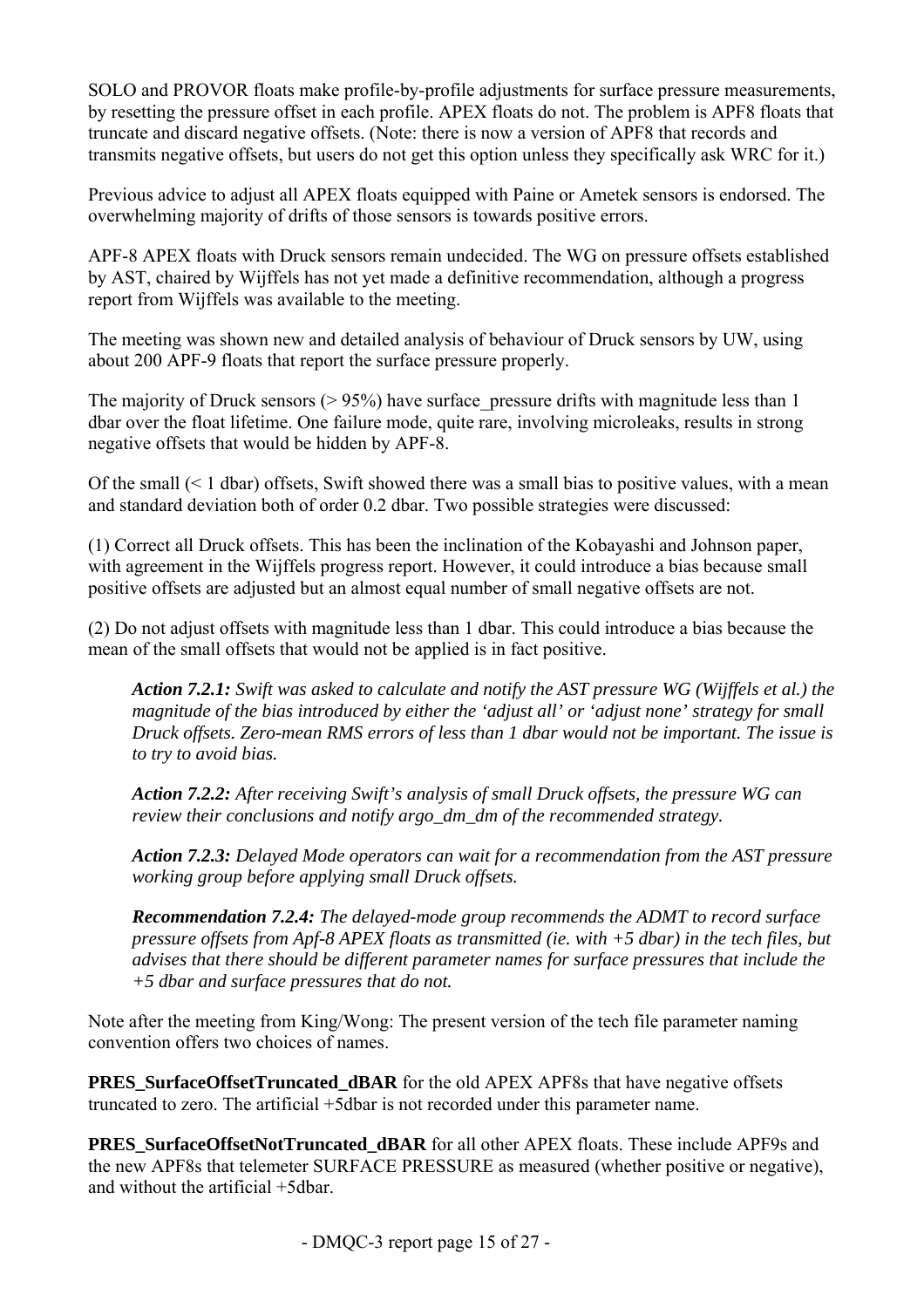<span id="page-15-0"></span>Hence the present choices of parameter names are sufficient for recording surface offsets telemetered by APEX floats of all configurations. Whether the artificial +5dbar from the old APEX APF8s should be retained in the tech file or not is still an issue under discussion.

#### *7.3) Preliminary results of laboratory test on Druck pressure sensor drift/hysteresis*

JAMSTEC is undertaking laboratory investigation of drift/hysteresis in Druck sensors, but the investigation is still underway; no results were available for the meeting.

## **8) DMQC adjustment for TEMP**

Riser showed examples of floats where PSAL drifts towards higher salinity compared with reference. Almost all DMQC operators confirmed that they had seen examples of floats with similar drifts to higher salinity. If the error is believed to be in conductivity, which can be corrected by adjusting PSAL, there is no physical explanation of why conductivity cells would drift to higher conductivity. All the known conductivity error modes involve drifts to lower salinity.

The concern is that floats drifting to higher PSAL may in fact be showing error in TEMP. If the TEMP reads low with PRES and CNDC good, then PSAL will be calculated and reported high. The order of magnitude scaling is that if TEMP is 0.01 low, PSAL is 0.01 high, but the ratio of TEMP/PSAL errors varies by a factor of two over S, T, P parameter space.

Thus there is a suspicion, pending further understanding of the sensors, that some floats may have TEMP errors, which are presently undetected. If TEMP has a problem, this could be a sensor problem or an electronics problem.

*Recommendation 8.0.1: In the absence of further information, we continue to report TEMP\_ADJUSTED\_ERROR as 0.002, being the manufacturer uncertainty.* 

*Recommendation 8.0.2: There would be enormous benefit in recovering one or more floats with a significant drift to higher PSAL, so that the cause can be investigated. Any float provider who has opportunity to recover such a float is urged to do so.* 

## **9) Interaction with real-time QC, regional QC & the GDACs**

### *9.1) Using satellite altimetry data in Argo qc*

Stephanie Guinehut presented a scheme to search for offsets in Argo data using satellite altimetry measurements. The main idea is to compare co-located (in time and space) Sea Level Anomalies (SLA) from altimeter measurements and Dynamic Height Anomalies (DHA) calculated from in-situ T and S profiles to detect systematic errors in the Argo data set. Altimeter measurements are from the AVISO combined maps. Argo T/S profiles are from the Coriolis-GDAC. Dynamic height is calculated using a reference level at 900-m. The mean dynamic height used to calculate DHA is from a combination of WOA annual mean climatology and a contemporaneous Argo climatology. Systematic diagnosis is then carried out for each float time series. Comparison with mean statistics allows anomalous floats to be extracted. Anomalies can be due to sensor drift, calibration offset, measurement spikes, or other strange float behaviour. So far errors are detected mainly in the realtime data set. Stephanie cautioned that for now, the method was not able to extract small errors in high variability regions and very small bias  $(\sim 2-3 \text{ cm})$  in lower variability regions.

Anomalous floats detected by the altimetry qc are shown in the AIC Monthly Report. The list is also posted on a CORIOLIS ftp site together with a figure for each float at

- DMQC-3 report page 16 of 27 -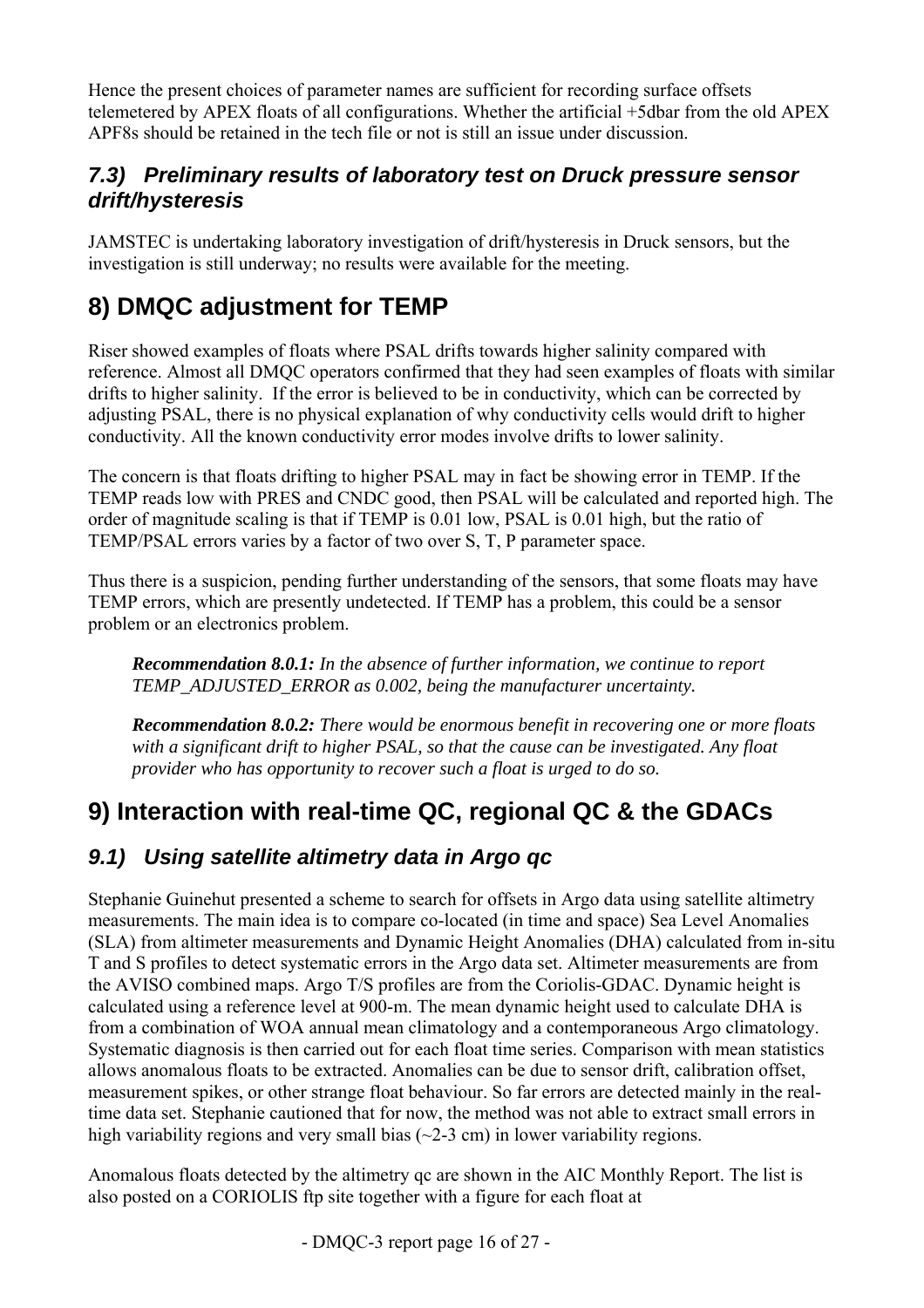<span id="page-16-0"></span><ftp://ftp.ifremer.fr/ifremer/argo/etc/argo-ast9-item13-AltimeterComparison>. DACs should check these anomalous floats together with their delayed-mode operators and PIs and provide appropriate adjustment if needed. All delayed-mode operators are urged to read the AIC Monthly Report to check for floats that are flagged by the altimetry qc and provide feedback to Stephanie Guinehut. Stephanie is advised to not remove the anomalous floats that are active from her list because operators may want to check them again at a later date as the time series grows. The altimetry qc has successfully detected a number of anomalies in real-time data. Stephanie's results should be presented at the next ADMT meeting so that the real-time DACs can be informed of these anomalies. All delayed-mode operators are reminded that they should communicate with their DACs to put bad floats on the grey list.

*Action 9.1.1: All delayed-mode operators to read the AIC Monthly Report to check for floats that are flagged by the altimetry SLA/DHA qc, and provide feedback to Stephanie Guinehut. If a dead float is flagged by Stephanie and then investigated by an operator who confirms its PSAL\_ADJUSTED is good, it can be taken off Stephanie's list for future flagging. Active floats that have new data that trip Stephanie's test should continue to be notified to DM operators, so the floats get further review.* 

*Action 9.1.2: The altimetry qc has successfully detected a number of anomalies in real-time data. Stephanie's results should be presented at the next ADMT meeting so that the real-time DACs can be informed of these anomalies.* 

*Action 9.1.3: All delayed-mode operators are reminded that they should communicate with their DACs to put bad floats on the grey list.* 

Post-meeting comment by King: If possible, the sensitivity of the SLA/DHA test should be set so that approximately 50% of floats flagged as anomalous are agreed by DM operators to require further adjustment. If 95% of flagged floats are investigated but then confirmed by DM operators to be good, the test is too sensitive and DM operators will be discouraged from investigating future notifications. If 95% of floats are agreed to require further adjustment, then the test is not sensitive enough and there will be a significant number of floats that should have further adjustment but which do not get flagged.

Post-meeting comment: Annie Wong has asked Mathieu Belbeoch to include subscribers in the argo-dm-dm list in his distribution of the AIC Monthly Report.

### *9.2) Open discussion*

The workshop reviewed how the delayed-mode data stream interacted with the other branches of the Argo data system, namely, the GDACs, the real-time DACs, and the regional ARCs.

### *a) Interaction with the GDACs*

The discussion started with a presentation made available to the workshop by Mark Ignaszewski on the enhanced format checker that was projected to come into effect at the US-GDAC in October 2008. Under the enhanced format checker, all the highly desirable parameters will be checked for valid values. All the DATE parameters will be checked for sequential validity. For 'D' files, all the \_ADJUSTED \_parameters will be checked that they are filled. The SCIENTIFIC\_CALIB section will be checked that all parameters are filled.

Failure of any of these checks will result in either a warning or outright rejection of the bad files by the GDAC, depending on which checks are failed. The enhanced format checker will also check if there are R-file cycles embedded within the D-file sequences.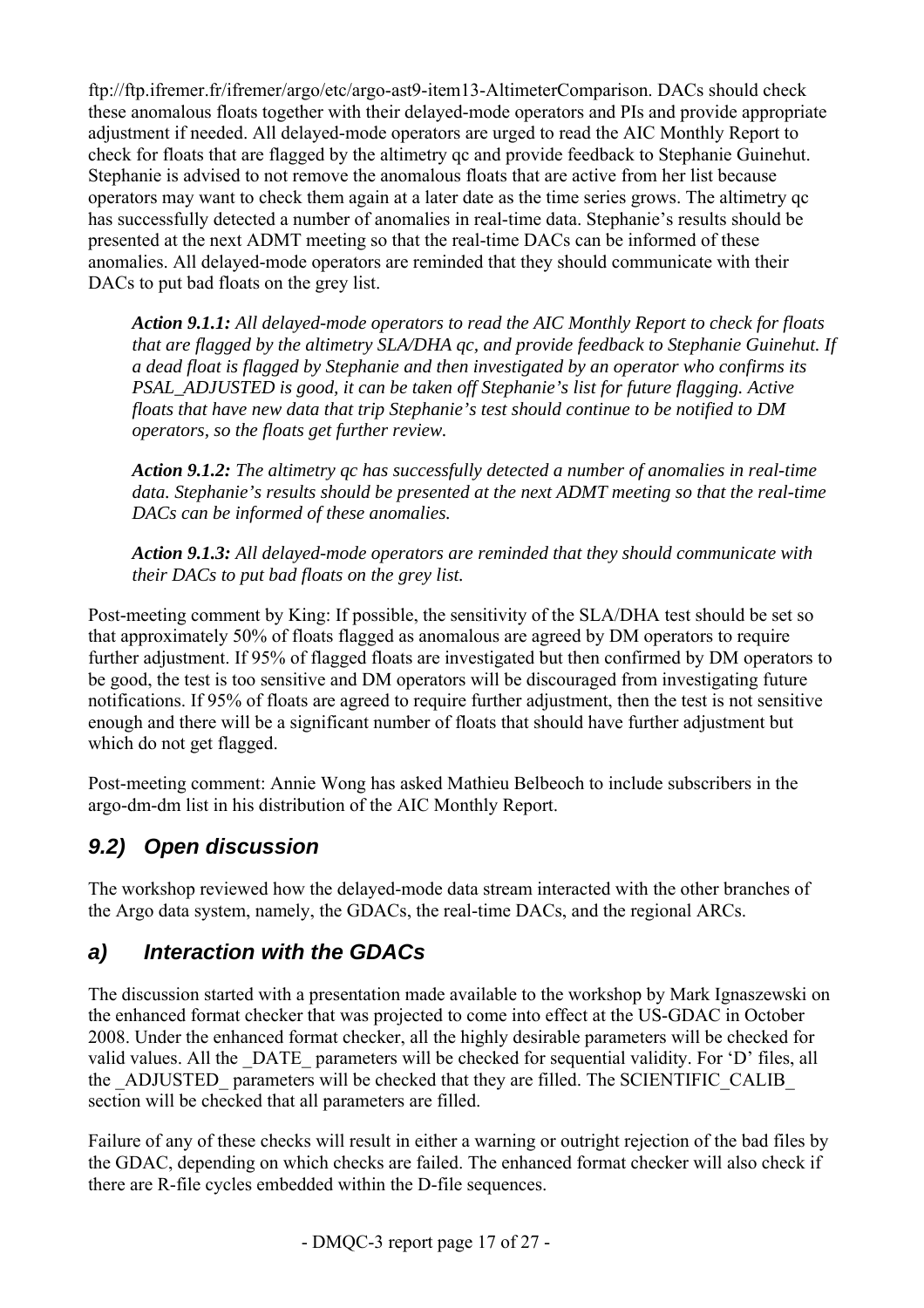<span id="page-17-0"></span>A question was raised regarding the action for files that were already at the GDAC. Will they be removed from the GDAC if they fail the enhanced format checks? Annie Wong will ask Mark Ignaszewski to clarify this when the enhanced format checker comes into effect.

The delayed-mode group welcomes the enhanced format checker and suggests that the GDAC should consider the following question and recommendations:

*Recommendation 9.2.1: Check that the HISTORY section is filled;* 

*Recommendation 9.2.2: Check that character strings do not contain ASCII null characters. Strings should be padded with 'space'.* 

*Question 9.2.3: When the enhanced format checker comes into effect, what action will be taken on already-existing D files? What happens if a new/replacement D file fails a test and is rejected, when there is already an existing D file which is now out of date?* 

#### *b) Interaction with the real-time DACs*

Workshop participants are reminded that real-time DACs carry out salinity adjustments in real-time by extracting the latest delayed-mode salinity adjustment and propagating it through the more recent profiles. This is an automatic procedure done in real-time and the R files have DATA MODE =  $'A$ .

*Recommendation 9.2.4: The delayed-mode group recommends that when real-time adjustments are applied (ie. DATA\_MODE = 'A'), that the PARAM\_ADJUSTED\_QC fields should be filled with values from PARAM\_QC.* 

It was suggested that the Argo QC Manual should emphasize the fact that these R files with DATA MODE = 'A' were not checked by delayed-mode operators, even though the \_ADJUSTED\_ fields were filled. Annie Wong will update the QC Manual to reflect this.

*Action 9.2.5: Annie Wong to update the Argo QC Manual to ensure there is sufficient emphasis that data mode 'A' applies to real-time data which may not have had any further checking (Discussion reported under 9.2b).* 

Discussion then proceeded to the topic of how the real-time DACs should record SURFACE PRESSURE values from APEX floats. This is an issue for APEX floats equipped with Apf-8 controllers because the SURFACE PRESSURE values from these floats have an artificial 5 dbar added to them. The delayed-mode group feels that the data files should record what are transmitted, and so recommends the ADMT to record surface pressure offsets from Apf-8 APEX floats as transmitted (ie. with the artificial +5 dbar) in the tech files, but advises that there should be a parameter name that reflects that the artificial +5 dbar is retained. (See recommendation 7.2.4.)

A discussion was carried out on whether delayed-mode operators should adjust real-time qc flags. After the 2006 Delayed-Mode Data Intercomparison, AST-8 passed an action item (Item 13) stating that when qc flags were examined and edited in delayed-mode, these edits should be made to the real-time qc fields (ie. PARAM\_QC). Opinion from workshop participants on this AST action item was mixed, with several operators supportive of this resolution, several operators strongly against it, and the majority of the operators feeling neutral or uncertain. The reasons that some operators are against this resolution include the fact that editing real-time qc flags by subjective judgement can lead to inconsistency and can potentially make the real-time qc flags worse. Also results from the real-time qc tests will be lost. Overall the workshop participants felt that more open discussions on the ramification of this action item were needed between the AST, the real-time DACs, and the delayed-mode operators. Annie Wong will compose a letter to the AST summarising the concerns

- DMQC-3 report page 18 of 27 -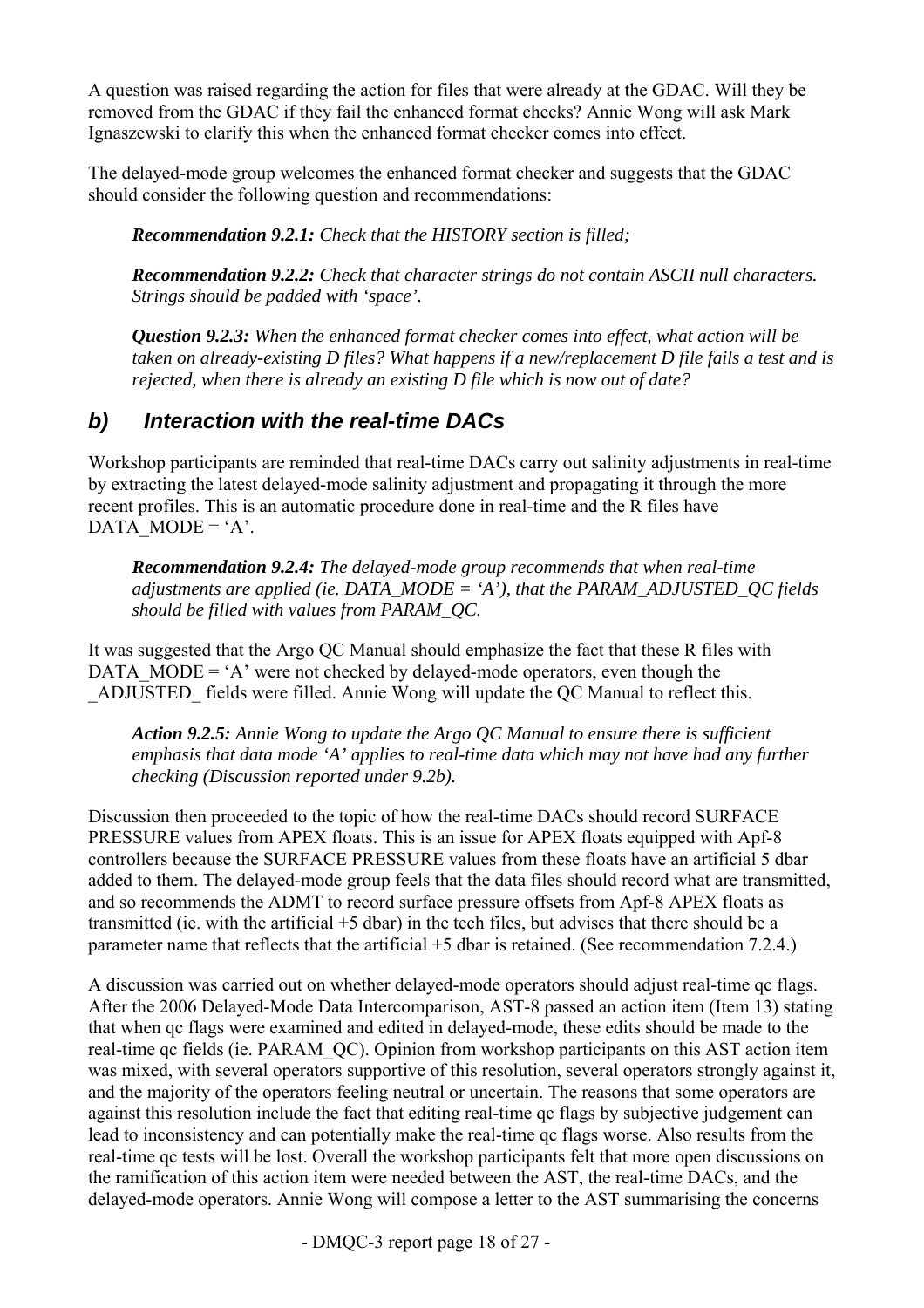<span id="page-18-0"></span>of delayed-mode operators on editing real-time qc flags, so that this topic can be discussed further at the next AST meeting.

*Action 9.2.6: Annie Wong to compose a letter to the AST summarising the concerns of delayed-mode operators on editing real-time qc flags, so that this topic can be discussed further at the next AST meeting.* 

### *c) Interaction with regional qc*

Annie Wong described to workshop participants that several Argo Regional Centres (ARCs) were spinning up their efforts to do basin-wide qc on Argo data. This third level of Argo qc is different from the delayed-mode qc because dmqc inspects individual float time series, whereas regional qc inspects all profiles within an ocean basin. Any suggestions from the delayed-mode group on how to review basin-wide data quality will be appreciated. The group agrees that basic analysis such as objective analysis anomaly checks will be useful for basin-wide qc of Argo data.

The delayed-mode group feels that one way the ARCs can help with the dm process is to include a list of published scientific papers on the respective ARC webpages describing climate change of water masses in their ocean basins. Delayed-mode operators can then peruse the literature and be wary of local variability when carrying out sensor drift assessment.

*Recommendation 9.2.7: The delayed-mode group suggests that it will be useful if the ARCs can compile a list of published papers describing climate change of water masses in their respective basins and make this list available on their webpages. Operators can then peruse the literature and be wary of local variability when carrying out sensor drift assessment.* 

## **10) Miscellaneous issues**

### *10.1) Recording delayed-mode information in the Argo NetCDF files*

### *a) Format of SCIENTIFIC\_CALIB and HISTORY*

All delayed-mode operators are currently filling the SCIENTIFIC CALIB and HISTORY sections of the Argo netcdf files. Discussions were carried out as to whether it was possible to use standardised codes in describing sensor behaviour and calibration coefficients. The purpose would be to enable the character string variables to be parsed automatically. At the end it was concluded that because sensor behaviour was so variable, that it was best to carry on the current practice of filling in as much detailed information as the operator deemed appropriate.

## *b) Profiles without LATITUDE, LONGITUDE or JULD*

A pre-workshop email exchange with Claudia Schmid alerted the group of a problem with profiles without LATITUDE, LONGITUDE or JULD. Currently the Argo QC Manual recommends that for these profiles, that PSAL\_ADJUSTED\_ERROR = FillValue, PSAL\_ADJUSTED = FillValue, and PSAL\_ADJUSTED\_QC = FillValue. This practice poses a problem for users who are only interested in time series data regardless of whether there are positions or not. For these users, they would like to be able to extract data from the \_ADJUSTED\_ fields, even if the data have no positions. Moreover, there are currently many ice floats deployed that do not report positions when under ice. It is not ideal to leave all the ADJUSTED fields blank for these under-ice profiles.

All delayed-mode operators therefore agree that for profiles without LATITUDE, LONGITUDE or JULD, that they will fill the netcdf files with interpolated x, y, t, then record position  $qc = '8'$ . The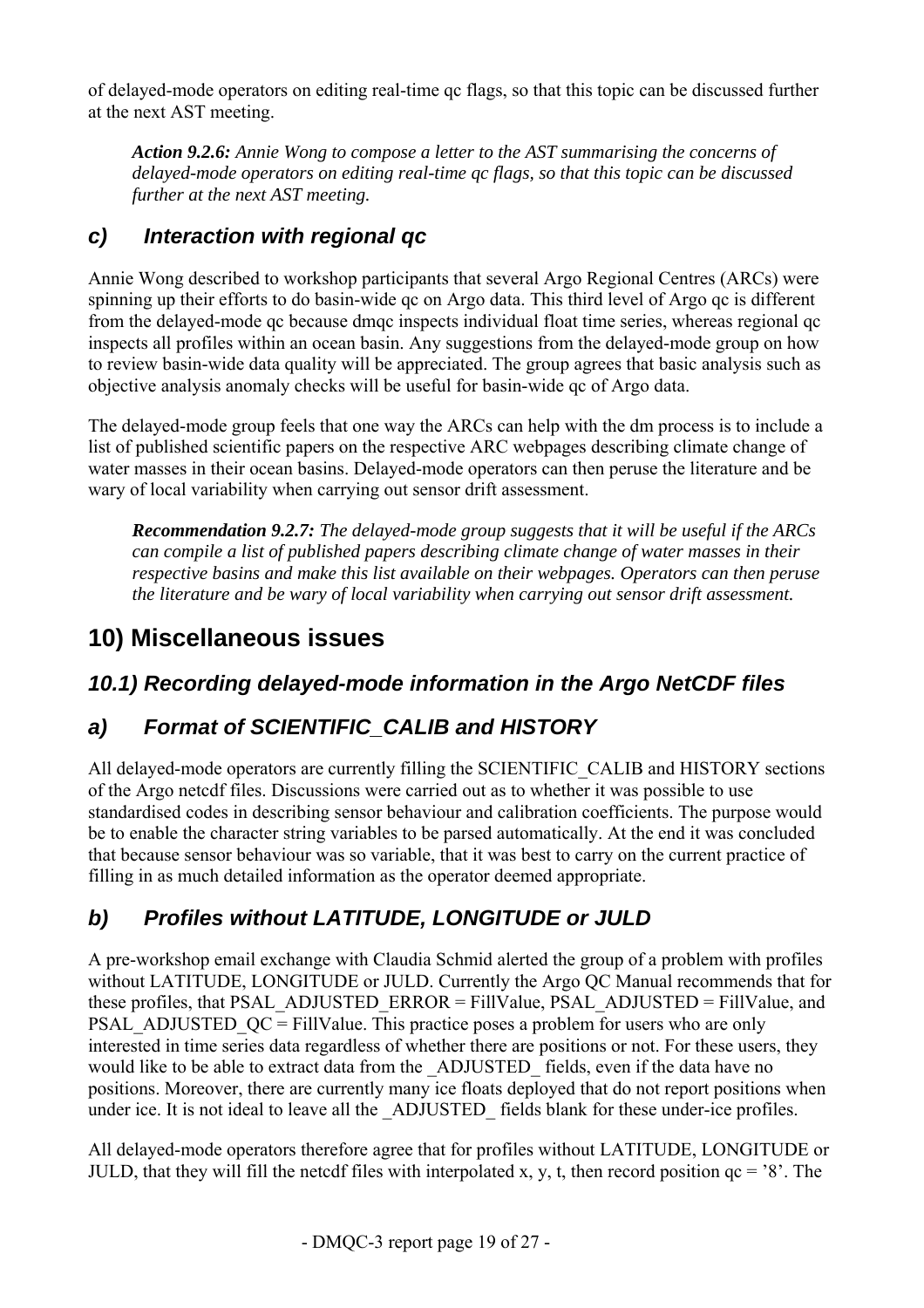<span id="page-19-0"></span>profiles can then be put through WJO, BS or OW to obtain a drift adjustment. The \_ADJUSTED\_ fields in the netcdf files can then be filled. Wong will update the Argo QC Manual accordingly.

*Recommendation 10.1.1: For profiles without LATITUDE, LONGITUDE or JULD, operators are advised to fill the NetCDF files with interpolated x, y, t, then record position qc = '8'. The profiles can then be put through WJO, BS or OW to obtain a drift adjustment. The \_ADJUSTED\_ fields in the NetCDF files can then be filled.* 

#### *10.2) Argo QC Manual; Argo Data User's Manual*

It would appear that apart from the new recommendations from this workshop, that there is no need to change either the Argo QC Manual or the Argo Data User's Manual.

*Action 10.2.1: Annie Wong to update the Argo QC Manual with results from this workshop.* 

#### *10.3) argo-dm-dm@jcommops.org email list*

Workshop participants are reminded that all currently active delayed-mode operators are on the argo-dm-dm@jcommops.org email list, and that this email forum is the most effective way to get messages out to all delayed-mode operators. This email forum has the advantage that all email threads are archived, so that when new operators come onboard, they can browse through the archive to search for discussion topics that are of interest. All Argo email forum archives can be found on [http://list.jcommops.org](http://list.jcommops.org/). All delayed-mode operators are encouraged to be more active in sharing technical information on the argo-dm-dm email forum.

Post-meeting comment by Wong: The argo-dm-dm list has been updated as of 26 September 2008 to include all the new delayed-mode operators.

#### *10.4) Communication between AST and delayed-mode operators*

Annie Wong raised the issue that in the past couple of years, several AST resolutions that affected the delayed-mode data stream were passed, but these resolutions were either not discussed with the delayed-mode operators or not communicated clearly to the delayed-mode group. This breakdown in communication comes from the fact that hardly any delayed-mode operators attend AST meetings, and national representatives who attend AST meetings are not always diligent in passing on the information. A more effective way of communication is sorely needed. Megan Scanderbeg therefore graciously accepted the request to act as the coordinator between the AST and the delayed-mode group by sending summaries to the argo-dm-dm email forum when resolutions that affect the delayed-mode data stream are passed at AST meetings.

*Action 10.4.1: Megan Scanderbeg to act as the coordinator between the AST and the delayedmode group by sending summaries to the argo-dm-dm email list when resolutions are passed at AST meetings that affect the delayed-mode data stream.* 

## **11) Summary discussion**

#### *11.1) Sharing of DMQC experience*

It was suggested that there should be a web-based table that summarised software configurations used by operators on batches of floats. The table would be filled/updated by an operator when they completed a batch of floats. The headings that might be useful might include: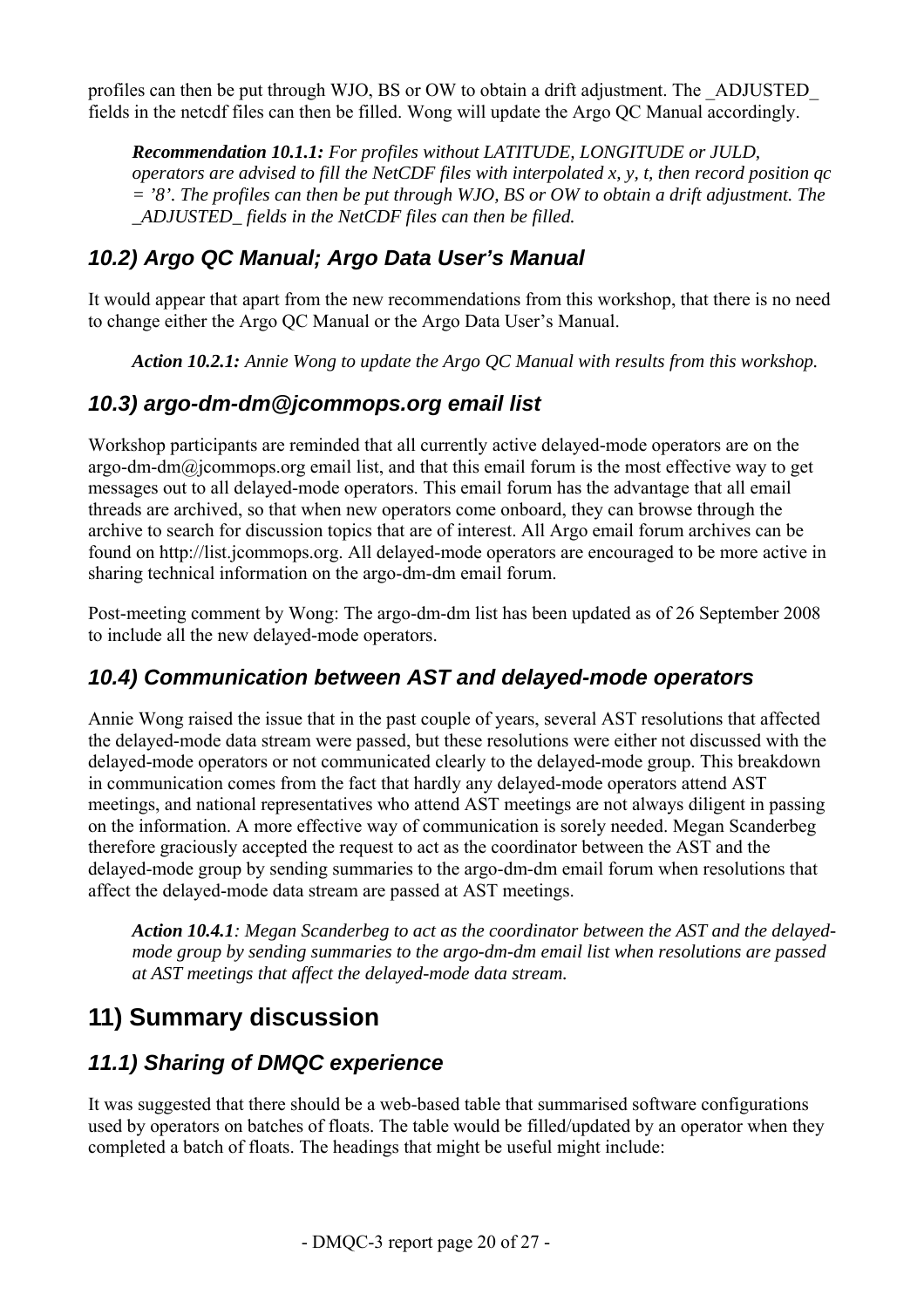<span id="page-20-0"></span>Operator; date; region (free text or lat/lon limits); software (WJO/OW/BS); ref db ( eg central ARGO db version, locally enhanced db, etc); mapping scales chosen; PV on/off; parts of water column included/excluded; web link to diagnostic plots; other comments (eg AAIW fresher in recent Argo data than in ref db); etc.

The purpose of the table is not to formally document the procedure, which is done elsewhere. Rather it is to enable operators to see who else is doing DMQC in their area and what sort of general configurations they employ. This is especially useful when using configurations that are not the 'defaults'. The 'other comments' would be particularly useful for operators who need to do DMQC in a region of ocean somewhat outside their area of familiarity/expertise.

The filling procedure must be made very simple, so that it is not a burden. It will need to be password controlled and to allow easy table-filling by operators.

Virginie Thierry places the diagnostics plots from her DMQC, together with a collection of other information, at http://www.ifremer.fr/lpo/ovide/data/argo\_profiling\_floats.htm. This is the complete record of DMQC decision making that she keeps for her own use, but is available to anyone who is interested.

*Action 11.1.1: Van Wijk and Scanderbeg agreed to investigate how a web-based table could be done and to try to get a draft procedure up and running.* 

### *11.2) Sharing of code*

It was agreed there should be a method for sharing code developed by operators that they find helpful in their DMQC. This can be anything from major tools that have reached a mature state of development/documentation (eg. a tool like the SIO Matlab GUI) through intermediate codes (tools for displaying nearby Argo data under development at JAMSTEC and CSIRO) to useful but immature codes with no support from the originator but which may nevertheless be worth making available.

*Action 11.2.1: Robbins to investigate hosting a code share site. All delayed-mode operators are encouraged to be more active in sharing technical information via the argo-dm-dm email forum.* 

#### *11.3) Meeting documents*

*Action 11.3.1: Wong to assemble all powerpoint presentations and related documents and lodge them on the meeting webpage http://prelude.ocean.washington.edu/dmqc3/info.html.*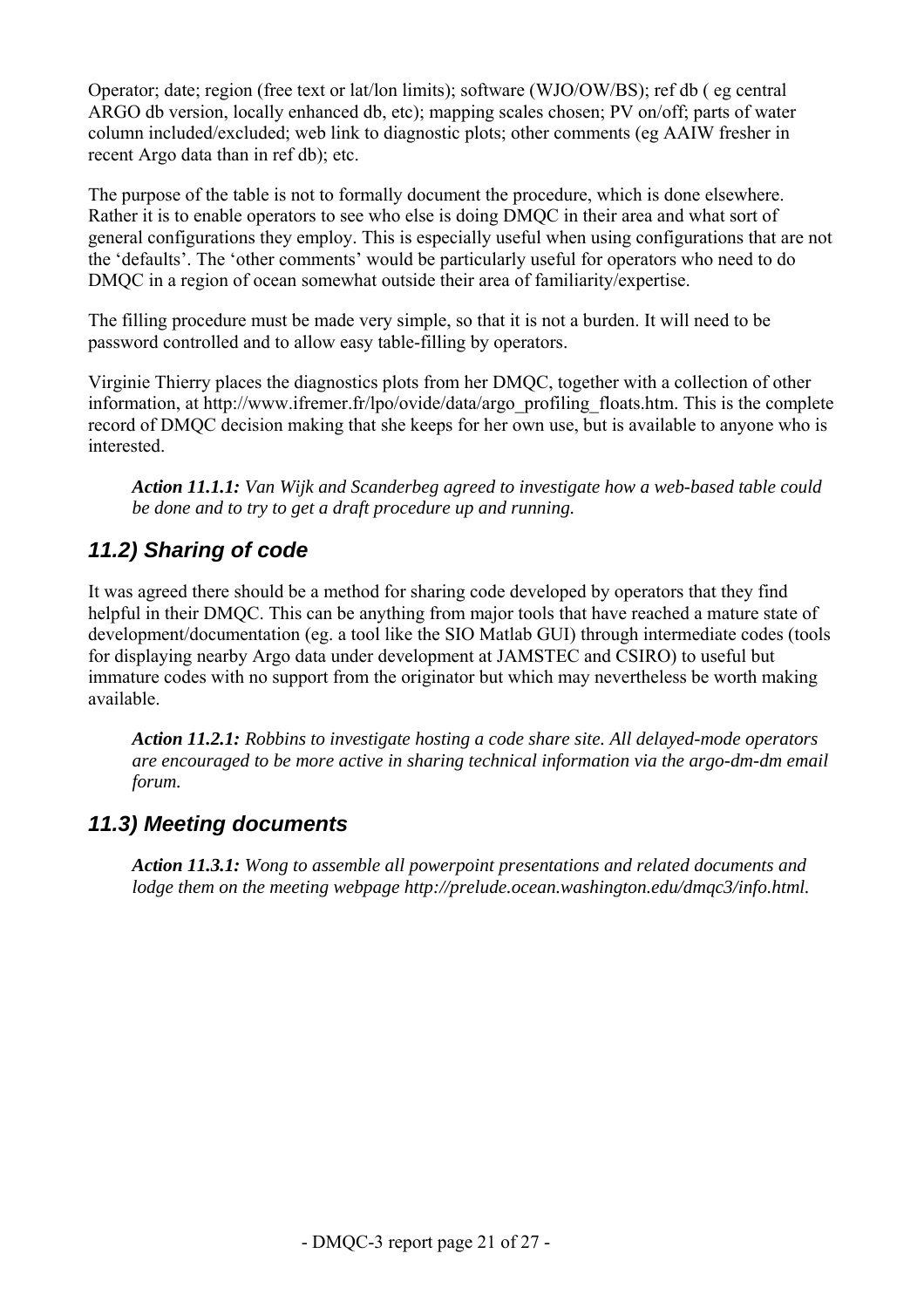## <span id="page-21-0"></span>**Appendix – 1 Resolutions, recommendations and action items from DMQC-3**

*Action 4.3.1: Johnson and Swift are asked to attempt to develop an improved ascent rate model for the APEX floats using the UW data and, after that is accomplished, re-estimate the CellTM coefficients for the SBE41 using the improved ascent rate model.* 

*Recommendation 4.3.2: The meeting recommends that all groups continue to handle CellTM as they do at present. Groups applying CellTM can continue to do so. Groups not applying CellTM can continue to not do so, while awaiting the results of further investigation.*

*Recommendation 4.5.1: Delayed-mode operators are advised that during point-wise inspection of measurements, PSAL\_ADJUSTED\_QC should be assigned '1' or '4'. '2' can be used to denote adjustments that are of poor quality. Do not use '5' to denote that salinity adjustment has been applied.* 

*Recommendation 4.5.2: It was agreed that PSAL\_ADJUSTED\_ERROR was to be set to a minimum of 0.01 PSS-78 as follows: A=error from WJO, BS, OW B=error from cell thermal mass adjustment*   $C = sqrt(A^2 + B^2)$ *PSAL\_ADJUSTED\_ERROR = maximum(0.01, C) In cases where extra information is available, operators can refine this minimum error.* 

*Action 4.5.3: The scientific reasons for setting PSAL\_ADJUSTED\_ERROR to a minimum of 0.01 PSS-78 should be explained in the Argo QC Manual, so that operators can simply quote 0.01 in the NetCDF files without being too verbose in the SCIENTIFIC\_CALIB section.* 

*Action 6.1.1: DM operators should take care to document versions of the float data, reference data and statistical software, to keep track of the temperature scale in use.* 

*Action 6.1.2: Coriolis to ensure that when the centralised database is updated, the latest data from NODC are included, within resource limitations. It is recognised that including NODC data within the Coriolis database requires further Coriolis QC, which requires resources.* 

*Recommendation 6.1.3: The system of acquiring new CTD data from PIs and adding them to the centralised Argo database by transmission through CCHDO and Coriolis does not seem to be fully effective yet. There are regions of the ocean where the ability to do good DMQC is severely restricted by insufficient reference data. This needs to remain high on the agenda at ADMT. High quality CTD data at CCHDO from critical data-sparse regions are the top priority for adding to the centralised database.* 

*Action 6.2.1: A reference database with float profiles selected according to Gilson's Rules (see previous reports) has been prepared in OW format and is available at Coriolis. The workshop recommends a change of filename for future versions. See discussion in 6.1.* 

*Recommendation 6.2a.1: The workshop suggested that the good\_argo database should contain all the good profiles so that it can be used for evaluation in OW runs using only good\_argo, without large 'holes' appearing where there happen to be CTD data in the centralised database. Preferential selection of CTD over good\_argo can be done in software that employs the databases instead of software that generates the databases. Therefore 'Gilson's extra rule' is not recommended for generating the good\_argo database.*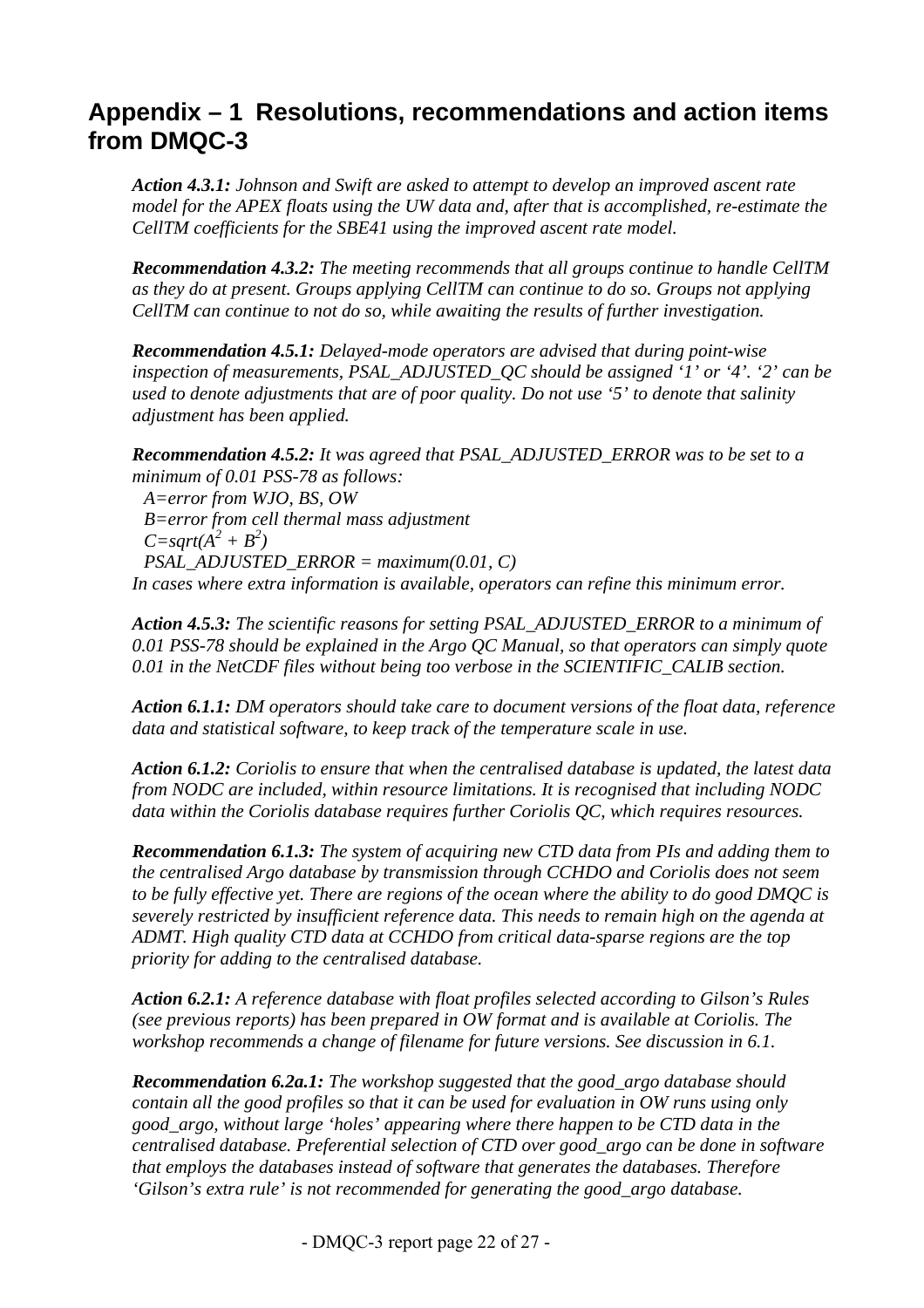*Action 6.2b.1: Breck Owens and Annie Wong to release a new version of OW that takes ITS-90 as input.* 

*Action 6.2b.2: Coriolis to release new version of centralized reference database with ITS-90. See also discussion in 6.1.* 

Action 6.2b.3: All operators to switch their OW input .mat files in float source back to ITS-*90 for TEMP and re-calculate PTMP. Operators who have the IPTS-68 version of the 'seawater' library on their work computers will need access to the ITS-90 version, available on the CSIRO website and easily retrievable in Google via 'csiro seawater'.* 

*Action 7.2.1: Swift was asked to calculate and notify the AST pressure WG (Wijffels et al.) the magnitude of the bias introduced by either the 'adjust all' or 'adjust none' strategy for small Druck offsets. Zero-mean RMS errors of less than 1 dbar would not be important. The issue is to try to avoid bias.* 

*Action 7.2.2: After receiving Swift's analysis of small Druck offsets, the pressure WG can review their conclusions and notify argo\_dm\_dm of the recommended strategy.* 

*Action 7.2.3: Delayed Mode operators can wait for a recommendation from the AST pressure working group before applying small Druck offsets.* 

*Recommendation 7.2.4: The delayed-mode group recommends the ADMT to record surface pressure offsets from Apf-8 APEX floats as transmitted (ie. with +5 dbar) in the tech files, but advises that there should be different parameter names for surface pressures that include the +5 dbar and surface pressures that do not.* 

*Recommendation 8.0.1: In the absence of further information, we continue to report TEMP\_ADJUSTED\_ERROR as 0.002, being the manufacturer uncertainty.* 

*Recommendation 8.0.2: There would be enormous benefit in recovering one or more floats with a significant drift to higher PSAL, so that the cause can be investigated. Any float provider who has opportunity to recover such a float is urged to do so.* 

*Action 9.1.1: All delayed-mode operators to read the AIC Monthly Report to check for floats that are flagged by the altimetry SLA/DHA qc, and provide feedback to Stephanie Guinehut. If a dead float is flagged by Stephanie and then investigated by an operator who confirms its PSAL\_ADJUSTED is good, it can be taken off Stephanie's list for future flagging. Active floats that have new data that trip Stephanie's test should continue to be notified to DM operators, so the floats get further review.* 

*Action 9.1.2: The altimetry qc has successfully detected a number of anomalies in real-time data. Stephanie's results should be presented at the next ADMT meeting so that the real-time DACs can be informed of these anomalies.* 

*Action 9.1.3: All delayed-mode operators are reminded that they should communicate with their DACs to put bad floats on the grey list.* 

*Recommendation 9.2.1: The meeting suggests that the GDAC should check that the HISTORY section is filled.* 

*Recommendation 9.2.2: The meeting suggests that the GDAC should check that character strings do not contain ASCII null characters. Strings should be padded with 'space'.*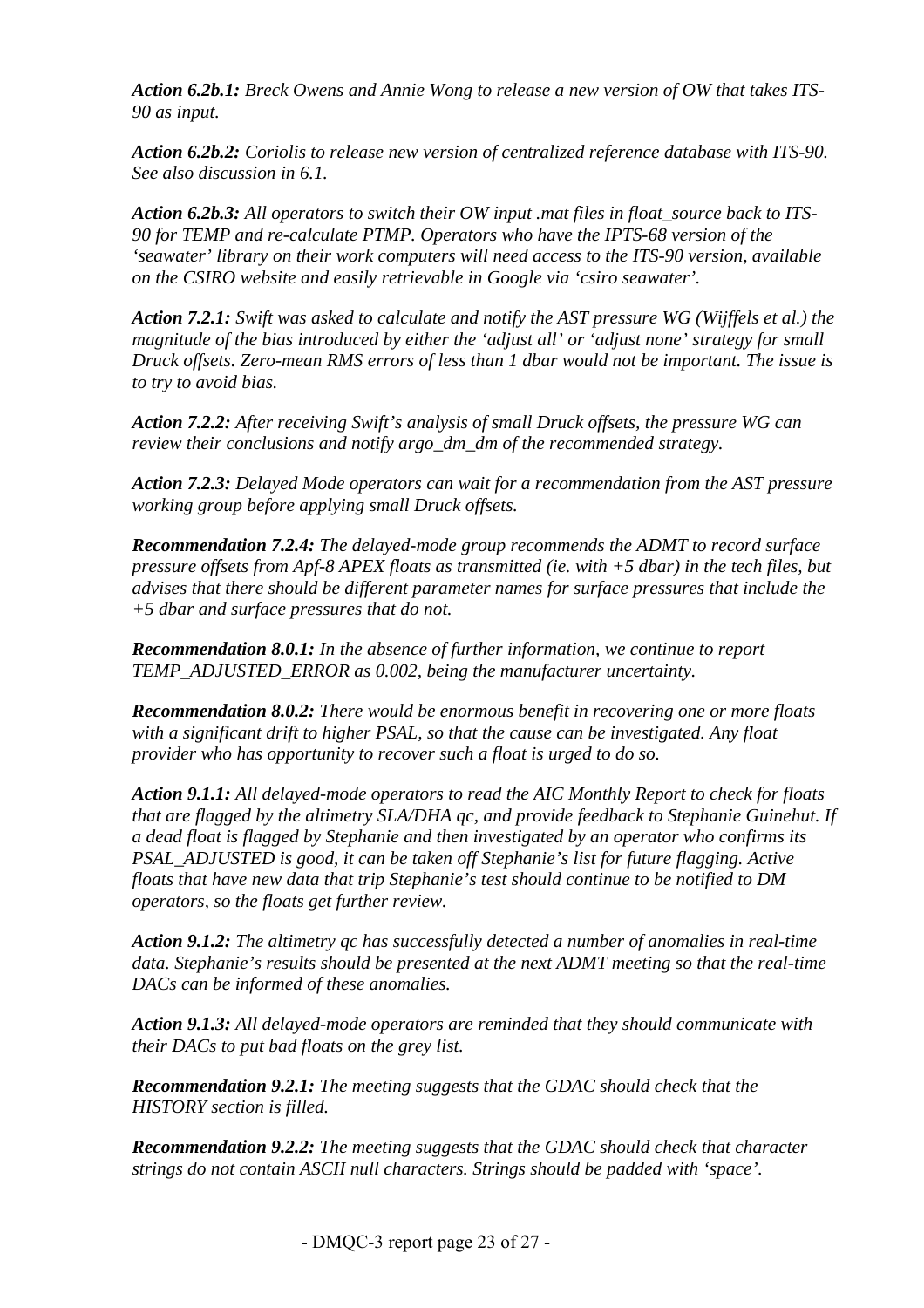*Question 9.2.3: When the enhanced format checker comes into effect, what action will be taken on already-existing D files? What happens if a new/replacement D file fails a test and is rejected, when there is already an existing D file which is now out of date?* 

*Recommendation 9.2.4: The delayed-mode group recommends that when real-time adjustments are applied (ie. DATA\_MODE = 'A'), that the PARAM\_ADJUSTED\_QC fields should be filled with values from PARAM\_QC.* 

*Action 9.2.5: Annie Wong to update the Argo QC Manual to ensure there is sufficient emphasis that data mode 'A' applies to real-time data which may not have had any further checking (Discussion reported under 9.2b).* 

*Action 9.2.6: Annie Wong to compose a letter to the AST summarising the concerns of delayed-mode operators on editing real-time qc flags, so that this topic can be discussed further at the next AST meeting.* 

*Recommendation 9.2.7: The delayed-mode group suggests that it will be useful if the ARCs can compile a list of published papers describing climate change of water masses in their respective basins and make this list available on their webpages. Operators can then peruse the literature and be wary of local variability when carrying out sensor drift assessment.* 

*Recommendation 10.1.1: For profiles without LATITUDE, LONGITUDE or JULD, operators are advised to fill the NetCDF files with interpolated x, y, t, then record position qc='8'. The profiles can then be put through WJO, BS, or OW to obtain a drift adjustment. The adjusted fields can then be filled.* 

*Action 10.2.1: Annie Wong to update the Argo QC Manual with results from this workshop.* 

*Action 10.4.1: Megan Scanderbeg to act as the coordinator between the AST and the delayedmode group by sending summaries to the argo-dm-dm email list when resolutions are passed at AST meetings that affect the delayed-mode data stream.* 

*Action 11.1.1: Van Wijk and Scanderbeg agreed to investigate how a web-based table could be done and to try to get a draft procedure up and running.* 

*Action 11.2.1: Robbins to investigate hosting a code share site. All delayed-mode operators are encouraged to be more active in sharing technical information via the argo-dm-dm email forum.* 

*Action 11.3.1: Wong to assemble all powerpoint presentations and related documents and lodge them on the meeting webpage http://prelude.ocean.washington.edu/dmqc3/info.html.*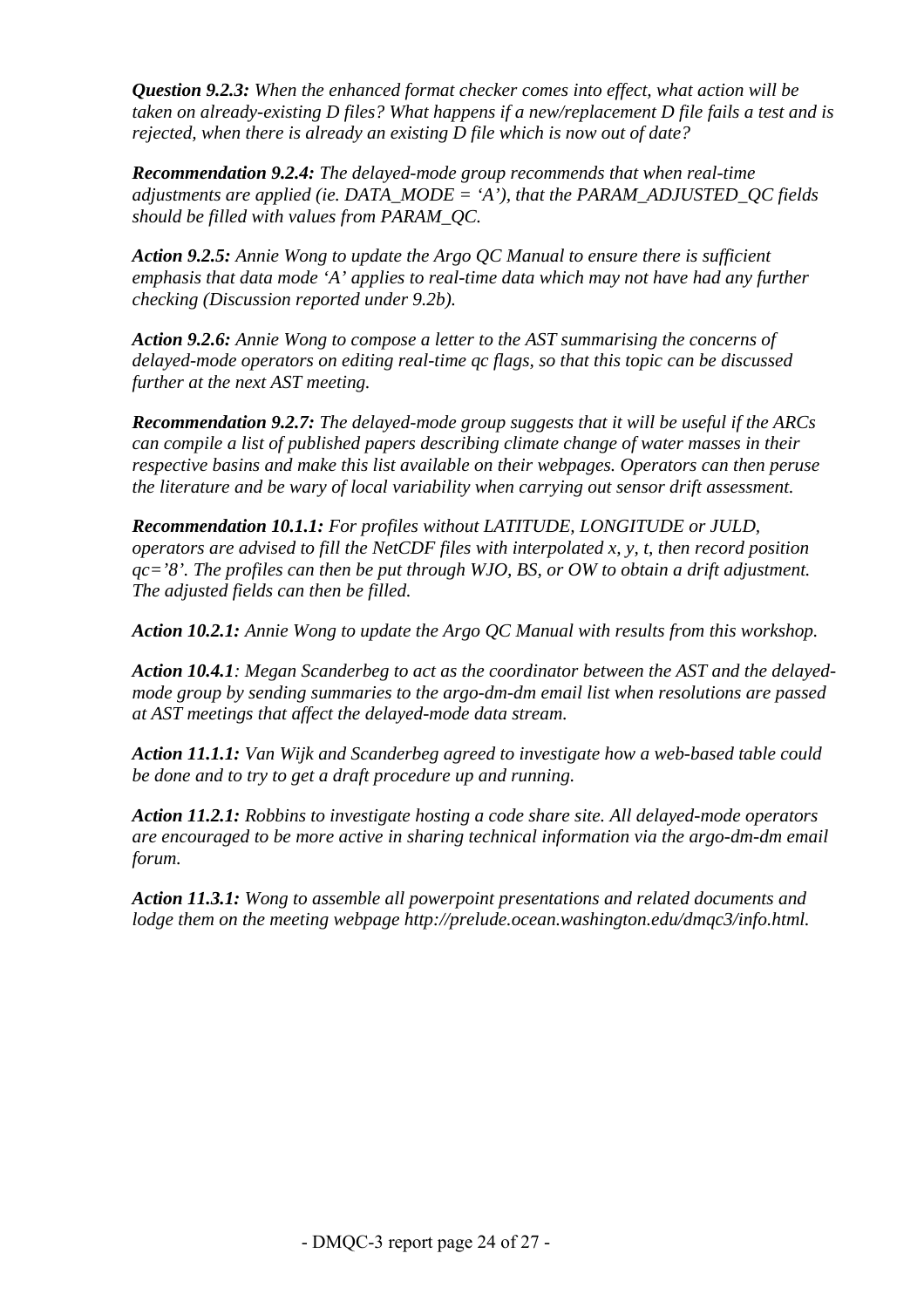## <span id="page-24-0"></span>**Appendix – 2 List of workshop participants**

Justin Buck, juck@bodc.ac.uk, British Oceanographic Data Centre, UK Pil-hun Chung, [phchung@metri.re.kr](mailto:phchung@metri.re.kr), KMA/METRI, Korea Christine Coatanoan, Christine.Coatanoan@ifremer.fr, IFREMER, France Elizabeth Forteza, Elizabeth.Forteza@noaa.gov, NOAA/AOML, USA John Gilson, jgilson@ucsd.edu, Scripps Institution of Oceanography, USA Stephanie Guinehut, Stephanie.Guinehut@cls.fr, CLS/Space Oceanography Division, France Vicki Halliwell, Vicki.Halliwell@noaa.gov, NOAA/AOML, USA Gregory Johnson, Gregory.C.Johnson@noaa.gov, NOAA/PMEL, USA Sudheer Joseph, sjo@incois.gov.in, INCOIS, India Brian King, b.king@noc.soton.ac.uk, National Oceanography Centre, UK Birgit Klein, birgit.klein@bsh.de, BSH, Germany Taiyo Kobayashi, taiyok@jamstec.go.jp, JAMSTEC, Japan Zenghong Liu, davids  $liu(a)$ 263.net, Second Institute of Oceanography, China John Lyman, [John.Lyman@noaa.gov,](mailto:John.Lyman@noaa.gov) NOAA/PMEL, USA Kristene Mctaggart, Kristene.E.Mctaggart@noaa.gov, NOAA/PMEL, USA Tomoaki Nakamura, tom\_nakamura@jamstec.go.jp, JAMSTEC, Japan Giulio Notarstefano, gnotarstefano@inogs.it, OGS, Italy Mathieu Ouellet, mathieu.ouellet@dfo-mpo.gc.ca, Fisheries & Oceans, Canada Breck Owens, bowens@whoi.edu, Woods Hole Oceanographic Institution, USA Steve Piotrowicz, Steve.Piotrowicz@noaa.gov, NOAA/Ocean.US, USA Stephen Riser, riser@ocean.washington.edu, University of Washington, USA Paul Robbins, probbins@whoi.edu, Woods Hole Oceanographic Institution, USA Megan Scanderbeg, mscanderbeg@ucsd.edu, Scripps Institution of Oceanography, USA Elizabeth Steffen, [Elizabeth.Steffen@noaa.gov](mailto:Elizabeth.Steffen@noaa.gov), NOAA/PMEL, USA Chaohui Sun, Second Institute of Oceanography, China Dana Swift, [swift@ocean.washington.edu,](mailto:swift@ocean.washington.edu) University of Washington, USA Virginie Thierry, Virginie.Thierry@ifremer.fr, IFREMER, France Esmee van Wijk, Esmee.VanWijk@csiro.au, CSIRO, Australia Annie Wong, awong@ocean.washington.edu, University of Washington, USA Joon-Yong Yang, yangjy@nfrdi.re.kr, NFRDI, Korea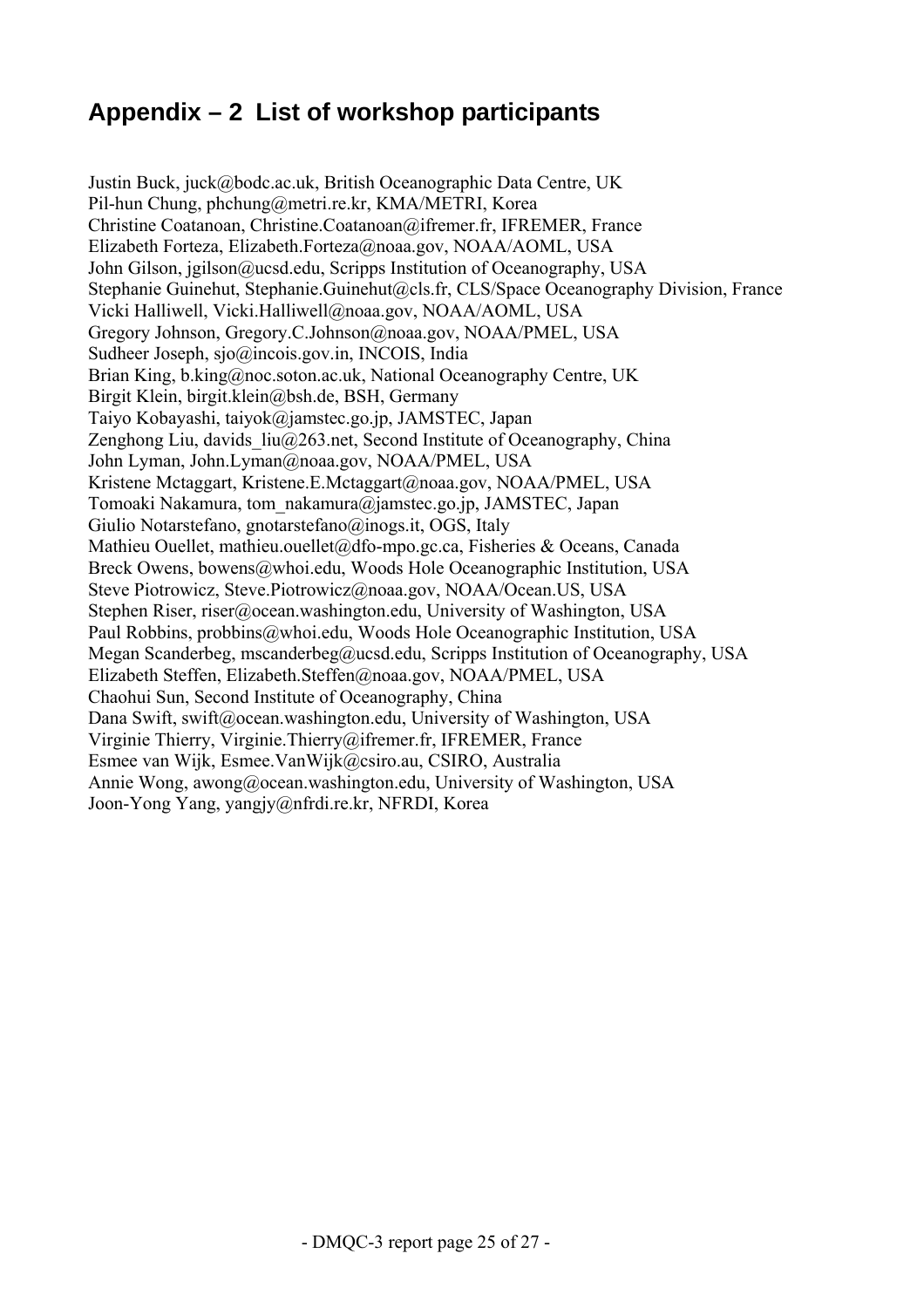## <span id="page-25-0"></span>**Appendix – 3 Final adopted Agenda**

#### **Third Argo Delayed-Mode Quality Control Workshop (DMQC-3)**

#### **University of Washington**

#### **Wednesday 10 September to Friday 12 September 2008**

#### **Convenors**

Annie Wong, UW, Seattle, USA Brian King, NOC, Southampton, UK

Convene at 0900 on Day 1. Detailed timing to be agreed at the workshop. Names in brackets indicate the persons who will contribute to the topic.

#### **1) Introduction**

- 1.1) Welcome and local arrangements (Riser)
- 1.2) Review history from DMQC-1 and DMQC-2 (Wong)
- 1.3) Define goals of DMQC-3 (King/Wong)

#### **2) Progress with Argo delayed-mode processing**

- 2.1) Overall status of D files at the GDACs (King)
- 2.2) Report on status at each delayed-mode group, to include identification of any major reasons for hold-ups and problems that need to be addressed during the workshop if not already on the agenda. (all dmqc operators)

#### **3) Review known instrument errors and sensor failure modes**

- 3.1) APEX floats (Swift)
- 3.2) SOLO floats (Scanderbeg)
- 3.3) PROVOR floats (Thierry)

#### **4) Delayed-mode qc and adjustment for PSAL**

- 4.1) SIO Matlab GUI (Scanderbeg)
- 4.2) JAMSTEC tool for comparison with nearby CTD/float data (Kobayashi)
- 4.3) Conductivity cell thermal mass inertia correction to salinity (Johnson)
- 4.4) WJO, BS, OW float salinity calibration tools (Wong)
- 4.5) Review consistency of dmqc adjustments to PSAL (King) Application of cell thermal mass adjustment. Choice of PSAL offset. Choice of PSAL\_ADJUSTED\_QC. Choice of PSAL\_ADJUSTED\_ERROR (from manufacturer  $\&$  lab calibration, instrument accuracy, statistical method).

#### **5) Regional oceanography for PSAL dmqc – towards consistency in setting calibration parameters and recognising oceanographic features**

What theta/pressure range to use? What mapping scales? PV or no PV? What are some of the frontal features that can be confused as instrument error? What difficulties have encountered? Examples of comparison between WJO, BS, OW.

- 5.1) Pacific results from JAMSTEC (Nakamura)
	- Gulf of Alaska (Ouellet)
	- Tasman Sea surrounds (Gilson)
- 5.2) Atlantic equatorial, subtropical N, subtropical S Atlantic (Robbins)
	- results from North Atlantic (Thierry)
	- Med Outflow (Klein)